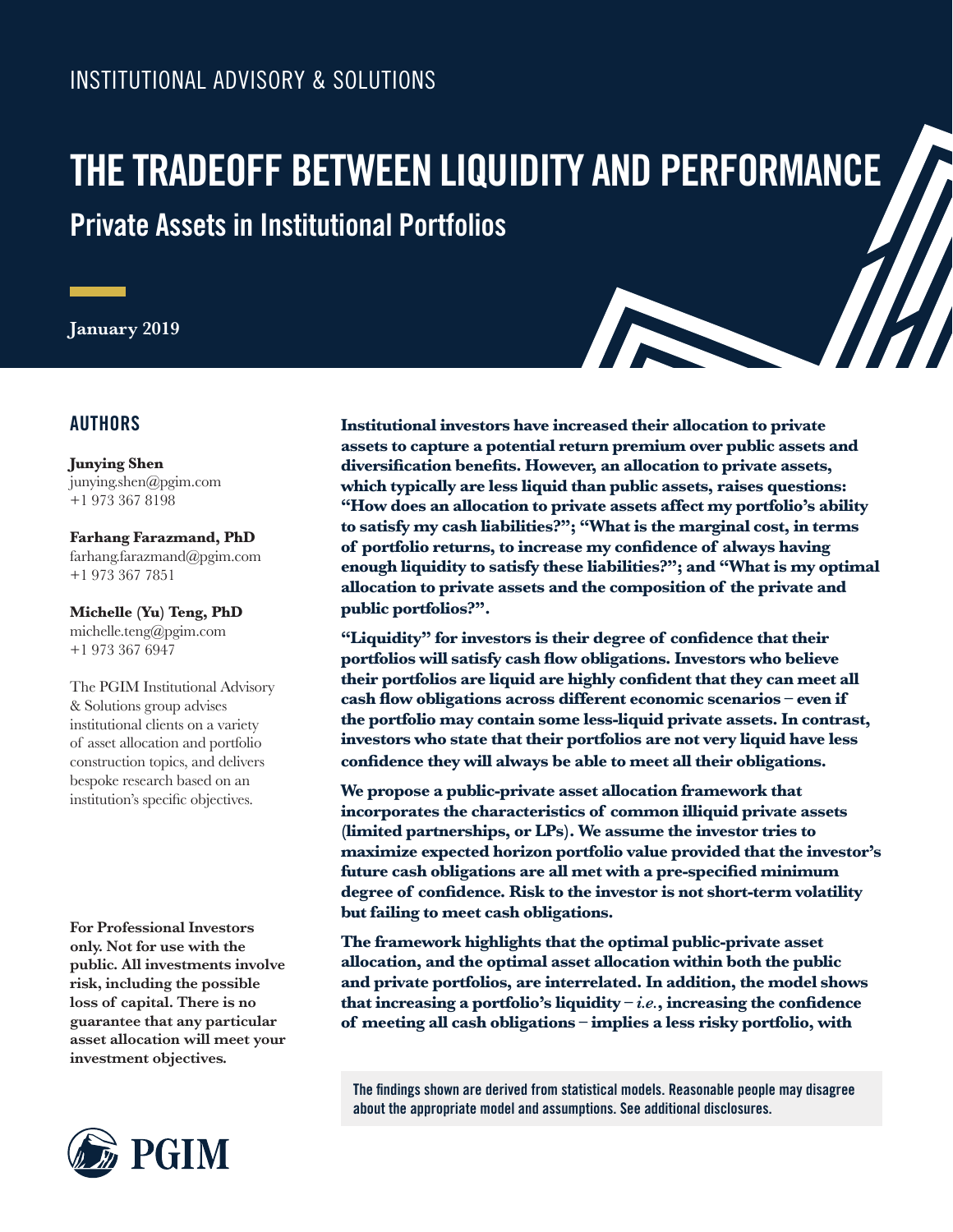**a lower allocation to less liquid, private assets. However, this may be expensive in terms of the expected future horizon value of the portfolio. The investor faces a fundamental tradeoff: liquidity** *vs***. performance. If an investor chooses to be more confident of meeting all future cash obligations, how much will this additional liquidity cost in terms of expected future portfolio value? Some investors may conclude that their portfolios may be too liquid.**

## **Introduction**

Institutional investors have made substantial allocations to private markets (*e.g*., equity, credit, and real estate) with the expectation of capturing a private market premium over public market counterparts and gaining a diversification benefit.<sup>1</sup>

While private assets may help improve portfolio performance, their risk and return characteristics, as well as their limited liquidity compared to traditional public assets, raise issues for a chief investment officer:

- $\blacksquare$  How does my allocation to private assets affect the probability that I will satisfy my cash liabilities?
- How much does it cost to increase my confidence of having enough liquidity to meet my liabilities?
- What is my optimal allocation to private assets?
- How does my private asset allocation affect the composition of my public portfolio, and *vice versa?*

How can a chief investment officer approach answering these questions? Using a traditional, single-period asset allocation framework (*e.g*., mean-variance optimization) typically begins by recognizing that private asset periodic valuations do not reflect transactable values and are too smooth over time. Private asset returns are then "unsmoothed", in some fashion, to make them fit within the framework along with public assets. The investor then maximizes expected return subject to a certain level of short-term volatility risk. However, as argued in Shen and Phelps (2018), this traditional allocation framework, with its focus on short-term volatility risk, fundamentally assumes the assets are all tradeable and portfolio holdings can be rebalanced, which is not realistic with many types of private assets. Although in some market environments private assets may be transacted in a secondary market as needed, they have relatively high transaction costs or may not be tradeable during challenging markets.

Instead of maximizing returns subject to short-term volatility risk, Shen and Phelps (2018) approach the asset allocation problem by arguing that an investor tries to maximize the horizon value of their portfolio subject to having sufficient liquidity to always meet cash obligations with a certain degree of confidence. In the context of an investment universe containing assets with widely varying liquidation characteristics, the meaning of portfolio "liquidity" for the investor is the degree of confidence in meeting cash obligations. Investors who claim their portfolios are highly liquid mean that they are highly confident that they will meet all their cash obligations, across different economic scenarios – even if the portfolio may contain illiquid, private assets. In contrast, investors who state that their portfolios are not very liquid mean that they have relatively low confidence they will meet all their obligations across different economic scenarios.

Increasing a portfolio's liquidity – *i.e*., increasing the confidence of meeting cash obligations over the horizon – generally implies that the portfolio must become less risky and have a lower allocation to less liquid, private assets. However, this may be expensive in terms of the expected future horizon value of the portfolio. The investor faces a fundamental tradeoff: liquidity *vs*. performance. If an investor chooses not to be 100% confident of meeting all future cash obligations, how much might expected performance improve?

To answer this question, we propose a simulation-based asset allocation framework that assumes investors maximize their expected horizon value subject to meeting their interim cash obligations over the investment horizon, with a specified level of confidence (*i.e*., their "liquidity requirement"). This framework incorporates realistic performance characteristics of common private assets with limited liquidity (*i.e*., limited partnerships, or LPs) which is not found in traditional mean-variance asset allocation frameworks. Specifically, we build an empirically estimated relationship between LP performance and public market performance, incorporating some unique characteristics of LP investments: delays until the first capital call and an empirical call schedule of capital allocated to LP investments. The framework also allows investors to express views on how LP asset class performance (versus public markets) might differ from historical experience. Furthermore, recognizing that an LP investor's fund-selection skill is key in private asset performance, the framework allows investors to examine how their optimal asset allocation might vary depending on their fund-selection skill.

The framework highlights that the asset allocation between private and public assets, as well as the asset allocation within the private and public portfolios themselves, are all interrelated. There are many ways to satisfy a liquidity requirement: less allocation to private assets; more allocation to private assets but a less risky public portfolio; a less risky private portfolio but a higher risk

<sup>1</sup> See J. Shen and B. Phelps, "Illiquid Private Assets: Interaction of Illiquid and Liquid Assets in Investor Portfolios", PGIM, February 2018, for specific systematic risk factors that comprise a "private market premium".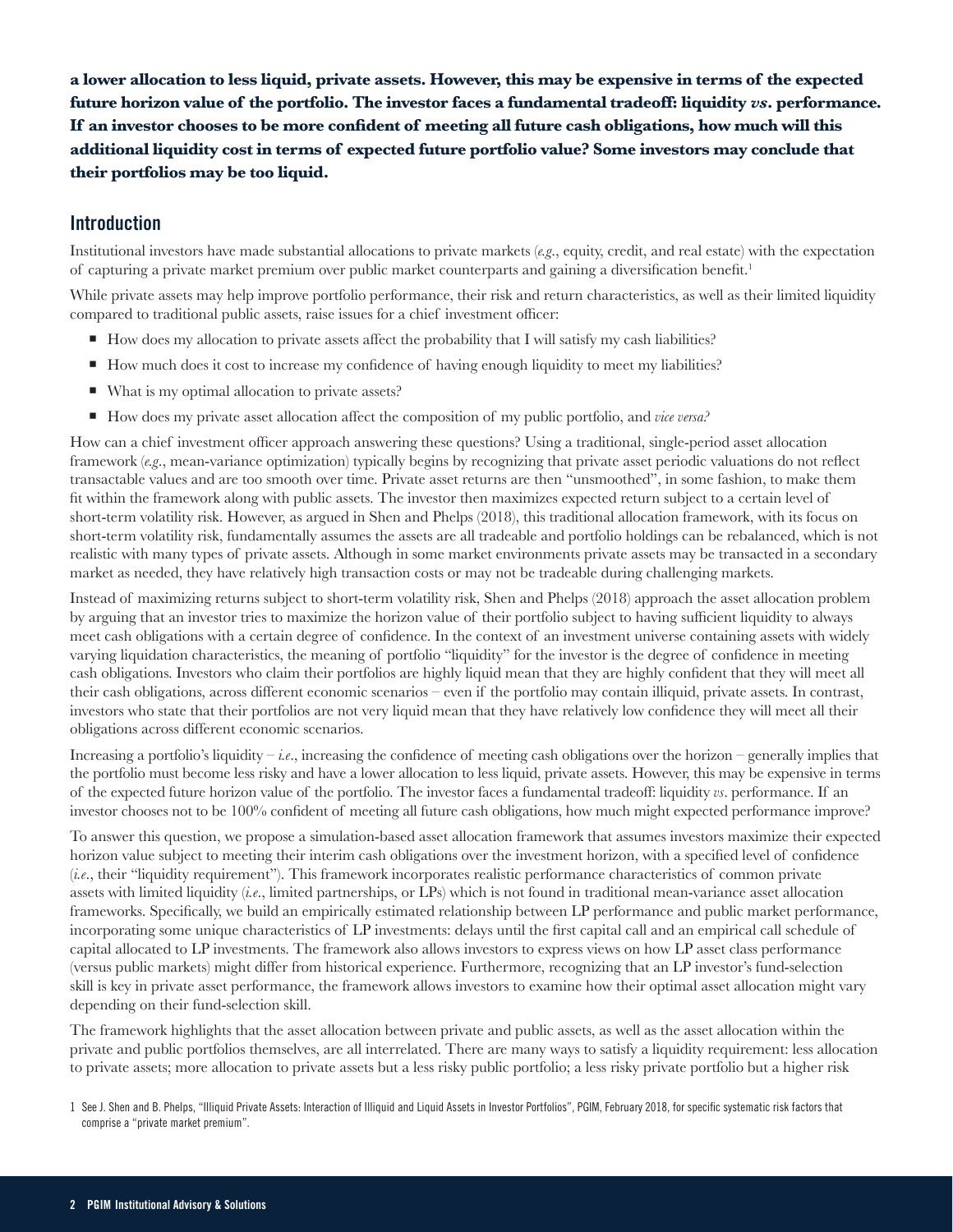public portfolio; etc. The proposed framework can help investors determine their optimal allocation across both private and public assets to achieve their liquidity goals. The framework also helps investors measure the sensitivity of the optimal allocation to changes in assumptions about the risk and return characteristics of both private and public assets (*i.e*., "what-if analysis").

Importantly, the framework allows investors to answer, "How much does it cost to make my portfolio more liquid?". Investors may find that portfolio liquidity comes at a high cost. Is this cost worthwhile? Being able to measure the cost of liquidity helps them make a more informed business decision that is suited for their circumstances. "Maybe my portfolio is too liquid?"

The framework is flexible and highly customizable. Most of the components in the framework may be adjusted, individually or collectively, to accommodate unique investment objectives and constraints corresponding to different types of investors. For example, following the trend of transitioning from Defined Benefit (DB) plans to Defined Contribution (DC) plans, some corporate pension plans are closed. These pension portfolios usually have a heavy and increasing percentage of retirees with almost certain cash obligations. Therefore, liabilities are in "run-off " mode, and the portfolio is often referred to as an "end-state" portfolio. Pure immunization with fixed income assets may not be the best strategy to manage such "end-state" portfolios. One possible explanation is that there is mortality risk that could cause the actual cash liabilities to deviate from the estimated ones. For example, if on average, participants live longer than expected, the pension portfolio could be exposed to the risk of having to pay more than currently expected. This risk may argue for the inclusion of return-seeking assets such as private assets. A CIO can use the asset allocation framework to help solve for the optimal allocation of public and private assets for an "end-state" portfolio. A key adjustment is typically to add a constraint to minimize interim funded status volatility over the horizon.

We present the asset allocation framework using a Case Study. We make several baseline assumptions, but also highlight the framework's flexibility to accommodate an investor's own assumptions or views. Following the Case Study, we present the framework's modeling details.

## **Case Study**

The Case Study illustrates the application of the framework. We first frame the investor's asset allocation problem, including the investment objective and constraints. We then introduce the investor's investment opportunity set as well as how we model each asset's future performance.

The Asset Allocation Results section shows the optimal asset allocation produced by the framework. This section highlights the interrelationship between the investor's liquidity preference and portfolio performance, which allows the investor to deduce their own "cost of liquidity". In addition, we analyze the impact of changing views of assets' performance and private asset transaction costs on the optimal asset allocation. Finally, given that our asset allocation framework is simulation-based, we present the distribution of possible portfolio horizon values, identifying those situations in which the investor's liquidity requirement failed. For those failed simulation runs, we show the distribution of the time until the liquidity failure, *i.e*., the first month across the investment horizon in which there is insufficient cash to meet a liability payment.

#### **The Investor's Asset Allocation Problem**

We assume that risk to the investor is not short-term portfolio volatility but that the portfolio fails to meet a cash liability at any given time during the investment horizon. Consequently, we assume that the investor maximizes 10y horizon expected portfolio value subject to the constraint that the portfolio will satisfy future cash obligations with a certain minimum likelihood. For example, an investor may seek to maximize their portfolio's horizon value provided that, with at least 90% likelihood, the portfolio satisfies the cash liabilities in *all months* over the horizon.

In other words:

Maximize *Expected MV Portfolio* 

## s.t.,  $\Pr\{ (MV\, Portfolio_{i} > Cash\; Liability_{i}\}$  for all t from 1 to T  $\} \geq$  Confidence Level (%)

For an investor who must decide how to allocate across assets, given a confidence level (*i.e*., the investor's liquidity requirement), the optimal allocation result not only provides the allocation between public and private assets, but also the allocation within both the public and private portfolios.

To generate an asset allocation solution, investors need to provide the following key inputs:

- Expectations regarding public assets' market performance;
- Investor's private asset performance views, if any, either at the asset class or fund level; and
- Cash flow liability schedule (including future contributions, if any) for the investment horizon period.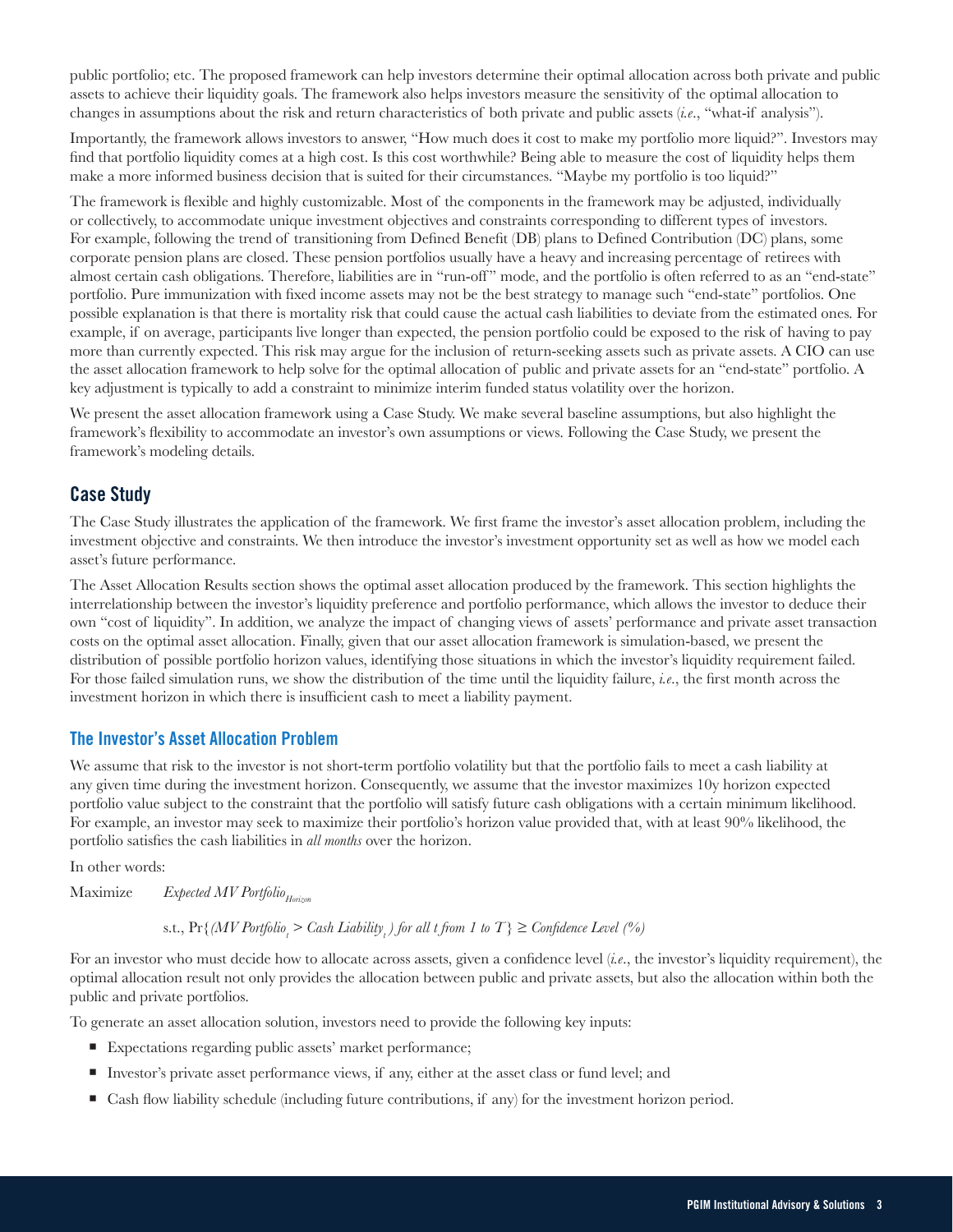## **The Investor's Asset Allocation Constraints**

#### **Key Constraint: Investor's Liquidity Requirement**

The framework allows investors to specify their investment constraints. In this Case Study, the (only) constraint is that the portfolio needs to satisfy a series of periodic (*e.g*., monthly or quarterly) cash obligations with a certain minimum likelihood. At the time of a cash obligation, assets are sold from the portfolio and the proceeds (after transaction costs) are used to satisfy (if possible) the cash requirement. The framework also allows investors to specify future cash contributions to the portfolio. We propose a hypothetical quarterly cash flow liability schedule alongside a quarterly contribution schedule to capture our hypothetical investor's liquidity requirement (Figure 1). The Case Study assumes that cash outflows rise gradually over time and that at each quarter-end the portfolio receives a \$3m cash inflow. The net effect is a rising net cash flow liability schedule.



Note: The figure shows the assumed increasing quarterly net liability cash flow obligations and constant quarterly cash contributions for 120 months. Source: PGIM IAS. Example shown for illustrative purposes only.

The asset allocation framework assumes all assets, including illiquid private assets, can be sold prior to the horizon to satisfy the liquidity requirement. LP assets typically have higher transaction costs than public assets. The assumed private and public asset transaction costs for the Case Study are shown in Figure 2.<sup>2</sup> Users of the framework are free to specify their own expected transaction costs. It is a useful exercise to examine how the optimal asset allocation results might change under different transaction cost assumptions. The framework tries to reflect that during bad economic times (*e.g*., environments of poor financial market performance) it is typically more expensive to liquidate LP investments. Consequently, the framework has different transaction costs depending on whether LP sales occur during "good" or "bad" states of the economy.

## **Figure 2: Assumed Transaction Costs of Public Assets & LP Investments**

**(as % of Allocation Value)**

| Transaction costs (%) | Public (IG) Debt 1 | <b>Public Equity</b> | <b>LP Buyout</b> | <b>LP Mezzanine Debt</b> | <b>LP Real Estate</b> |
|-----------------------|--------------------|----------------------|------------------|--------------------------|-----------------------|
| "good" economy        | $.6\%$             | 0.1%                 | 5.0%             | 5.0%                     | 5.0%                  |
| "bad" economy         | .0%                | $0.1\%$              | 30.0%            | 15.0%                    | 9.0%                  |

Note: These are the assumed transaction costs for the Case Study. A "bad" state of the economy is defined as when the monthly moving average (6m, backward-looking) of public equity total returns experiences a drawdown of more than -15%. Our choice of a 6m lookback period captures prolonged and sustained periods of downturns. The framework could accommodate many other possible definitions of bad and good economies. The framework does not consider price impact costs.

2 Some information on LP buyout secondary market transaction costs is contained in: T. Nadauld, B. Sensoy, K. Vorkink, and M. Weisbach, "The Liquidity Cost of Private Equity Investments: Evidence from Secondary Market Transactions," NBER, July 2016.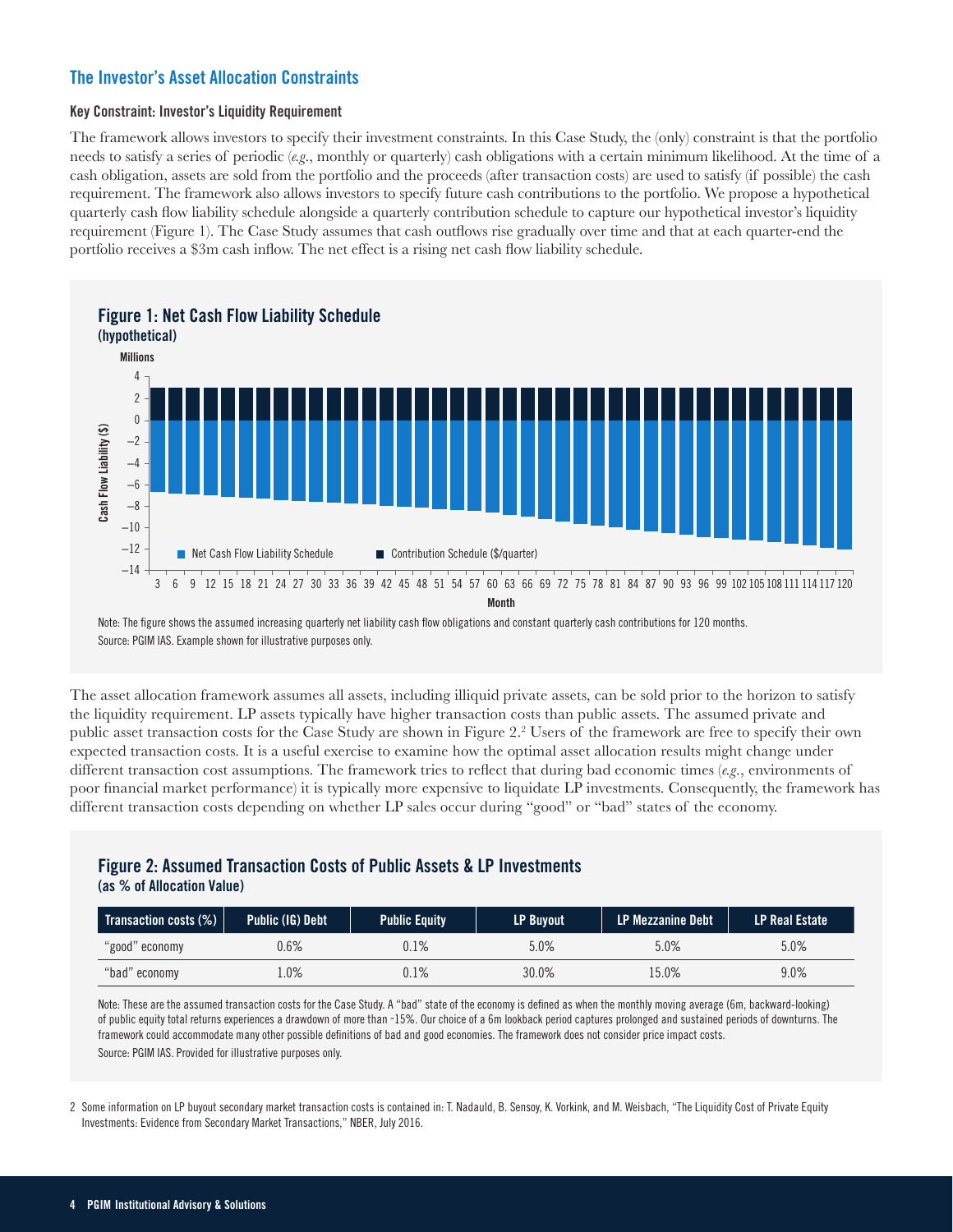In recognition of the higher transaction costs associated with the sale of LP investments, we specify a "selling rule" to guide the simulation on which of the five assets to sell, and in which order, to generate cash. The details of the selling rule can be found in Appendix A2. Other selling rules can be considered.

#### **Other Constraints**

In addition to the liquidity requirement constraint, investors may specify other investment constraints as desired. For example, it may be important to keep a pension portfolio's funded status volatility low, especially when it is approaching its "end-state". Therefore, pension fund managers would likely prefer to add a maximum funded status volatility constraint.

Investment constraints can also be added to address unique investment concerns. For example, private pension plans contemplating a future transfer of their pension risks, either through offering lump-sums to participants or executing a Pension Risk Transfer (PRT) transaction, may try to keep their allocation to private assets under a certain threshold to avoid potentially large haircuts for liquidating or transferring private assets. Another example of an investment constraint might be related to regulatory requirements, such as a solvency constraint.

#### **Asset Choices and Dynamics**

#### **Investment Opportunity Set**

We assume there are five assets available in the investment opportunity set: two public assets and three private assets. The two public assets include a public "low-risk" asset and a public "high-risk" asset. Public assets are infinitely divisible (*i.e*., small amounts can be sold), and transactions may occur at any time, at relatively low cost. Investors can specify their expectation of public asset performance over the 10y investment horizon. An example is shown in Figure 3. The framework simulates the dynamics of public asset returns from a joint t-distribution based on the specified expected returns, standard deviations, and long-term historical correlation. In the Case Study, the public low-risk asset is assumed to have the same monthly total return distribution as the Bloomberg Barclays 5-10y US IG Corporate Index, and the public high-risk asset matches the monthly total return distribution of the S&P 500 Index. We assume the correlation between the two liquid assets equals the correlation between the respective indices from October 1988 to December 2017.3

The three private assets are: LP buyout private equity, LP mezzanine debt and LP real estate.<sup>4</sup> These assets are "LP investments", as institutional investors typically gain significant exposure to private assets *via* a limited partnership (LP) vehicle. LP investments are considered less liquid than public assets: they are not infinitely divisible (*i.e*., transactions are lumpy), their secondary market transactions are relatively infrequent, and they have higher transaction costs compared to public assets. The investor can determine whether to include any or all of these private assets in their investment opportunity set.<sup>5</sup>

Some LP investments (*e.g.,* LP mezzanine debt) generate periodic income shortly after the investment is made, which is an attractive feature for investors. For LP investments that generate interim (*e.g*., quarterly) income, the assumed cash flow is expressed as an annual percentage rate as specified by the investor. For example, an investor may state that their LP mezzanine investment will generate 6% annually (as a percentage of their LP mezzanine allocation), payable quarterly. This income can be used to meet cash flow obligations (incurring no transaction costs). Any leftover income is invested *pro rata* into public assets. If, over the horizon, any of the LP mezzanine allocation is sold to meet liabilities, then the income generated will be reduced *pari passu*. As discussed below, the future value of these cash flows is subtracted from the future horizon value of the LP mezzanine allocation.

## **Figure 3: Public Asset Expected Annual Total Return and Volatility Assumptions**

|                     | <b>Public Low-Risk:</b><br>5-10y IG Corporates | <b>Public High-Risk:</b><br><b>S&amp;P 500</b> |
|---------------------|------------------------------------------------|------------------------------------------------|
| annual total return | 3.6%                                           | 8.0%                                           |
| annual volatility   | 5.3%                                           | 14.1%                                          |

Note: These are the expectations of public asset performance assumed for the Case Study. Investors can make their own assumptions. Source: Barclays POINT, Datastream, PGIM IAS. Provided for illustrative purposes only.

<sup>3</sup> For the Case Study we use USD data only. The framework could accommodate making the correlation dependent on the state of the economy.

Appendix A1 contains descriptions of the three LP investment types.

<sup>5</sup> Other LP types, such as venture capital, opportunistic real estate, or European private equity buyout, can be added to the investment opportunity set, or replace the three current LP investment types.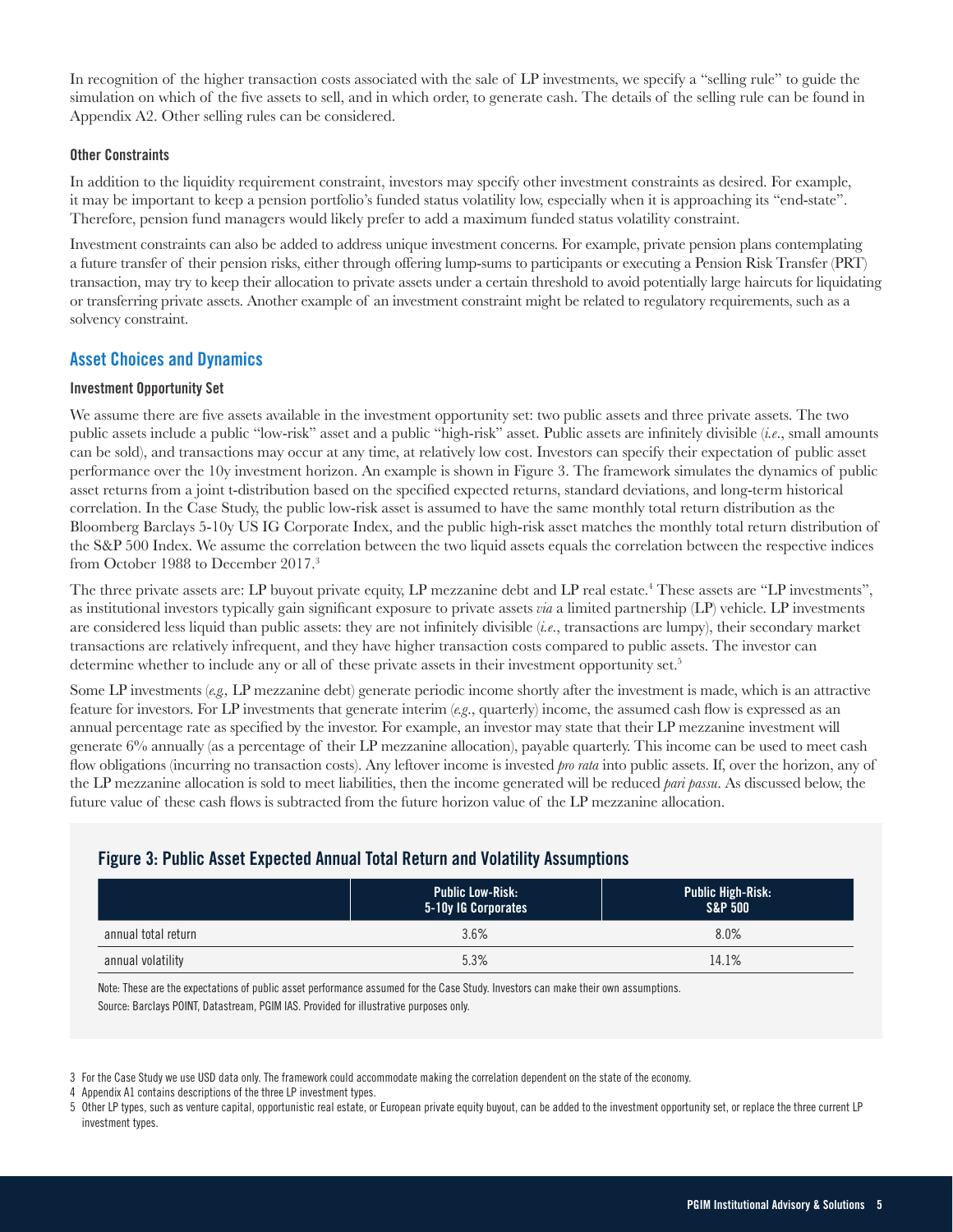Unlike for public assets, it is difficult to specify high frequency (*e.g*., monthly or quarterly) returns and volatilities for private assets since investors do not control when, and to what extent, their private assets are invested. Furthermore, it is difficult to value assets that trade infrequently. Instead of relying on user-supplied dollar-weighted (*e.g*., IRR) returns and standard deviations for private assets which are incompatible with the time-weighted returns of public assets, the model relies on the estimated periodic interim value relationship (measured in dollars) between an LP investment and public assets.<sup>6</sup> For example, a dollar invested in a public asset today, with dividends or coupons reinvested, has an estimated value at the end of the horizon. We estimate the empirical relationship between the horizon value of public assets and the horizon value of an LP investment, as well as at interim horizons up to the final 10y horizon.

Not surprisingly, the relationship between LP investment horizon values and public market horizon values is noisy. Given a horizon value of the public markets, we can estimate the expected horizon value of the LP investment. However, the actual LP horizon value will fall within a distribution around this expected horizon value, reflecting the uncertainty of the empirical relationship. This prediction error volatility (a.k.a., the standard error of the prediction response) measures the dispersion of the actual LP horizon value around its expected value. The framework incorporates this uncertainty when calculating LP horizon values. For example, in a simulation run the public market horizon value produces an expected LP horizon value. However, to produce a final LP horizon value for that simulation run, we add a draw from the prediction error distribution. A "positive" ("negative") draw from the distribution means that the LP horizon value for that simulation run will be greater than (less than) the expected LP horizon value conditional on public market performance.

#### **Incorporating Investor Views**

We use this prediction error distribution to allow investors to express views on how they expect LP investments to perform relative to public assets. For example, if an investor has no view on LP performance the simulation will rely on the estimated expected relationship between LP and public asset horizon values, plus a random draw from the prediction error distribution, to produce an LP investment horizon value. But, if an investor believes that, going forward, LP investments will likely experience better than the estimated (*i.e*., historical) relative performance, then the simulation run will tend to draw prediction error values that lie above the expected value. The more optimistic (pessimistic) the investor's view, the greater (lower) the likelihood that the simulation will draw a value from the prediction error distribution above the expected value.

So far, we have considered LP investments at the "vintage" (or, pooled) level. In other words, an investor is assumed to make an LP allocation across all LP funds available this year (*i.e*., this year's vintage). This can be viewed as a generic allocation to LPs which may be appropriate for large investors who make numerous LP investments. However, other investors may invest in only a handful of LP funds.

A characteristic of private investments is that the range of fund-level LP performance can be wide, producing larger prediction error volatility compared to what is estimated at the vintage-level. Consequently, the framework allows investors to select the number of LP funds, and each fund's estimated horizon performance will incorporate this higher fund-level prediction error volatility. The simulation will generate an LP horizon value for each fund independently, and then will combine their performance. This permits some fund diversification benefits which increases (up to a point) as the investor selects more and more LP fund investments. The asset allocation framework also allows investors to provide LP performance views at the fund level, in a manner like that at the vintage level. For investors with access to well-performing GPs, this ability to express confident views on LP fundlevel performance can have a material impact on the asset allocation results.

The Case Study's baseline scenario assumes that the investor has "no view" on how LP investments will perform relative to the benchmark public investments. In other words, over the next 10y, LP investments will perform the same as they have historically versus public markets. In addition, we assume that the investor has average fund-selection skill for all LP investment types. Finally, we assume for each LP investment type, the investor diversifies over 5 LP funds.

#### **LP Allocation Value**

The asset allocation framework recognizes that the performance of an **LP investment** – as reported by the GP – may differ from that of an **LP allocation** – what the investor commits to at the time of asset allocation. This performance difference arises from the potential delayed and gradual call of capital by the GP. We assume that any uninvested LP allocation is invested in a "default investment". Investors can define the "default investment" which may differ depending on the LP investment type. For the Case Study, we assume that the "default investment" for all LP types is the public asset portfolio (*i.e*., Bloomberg Barclays US 5-10y IG Corporate Index and S&P 500 Index).

The asset allocation framework makes adjustments to the estimated LP investment performance to better approximate what an investor might experience at the time they make their LP allocation. In the Case Study, we assume – roughly reflecting the

6 See Section "Asset Allocation Framework - Detail" for details.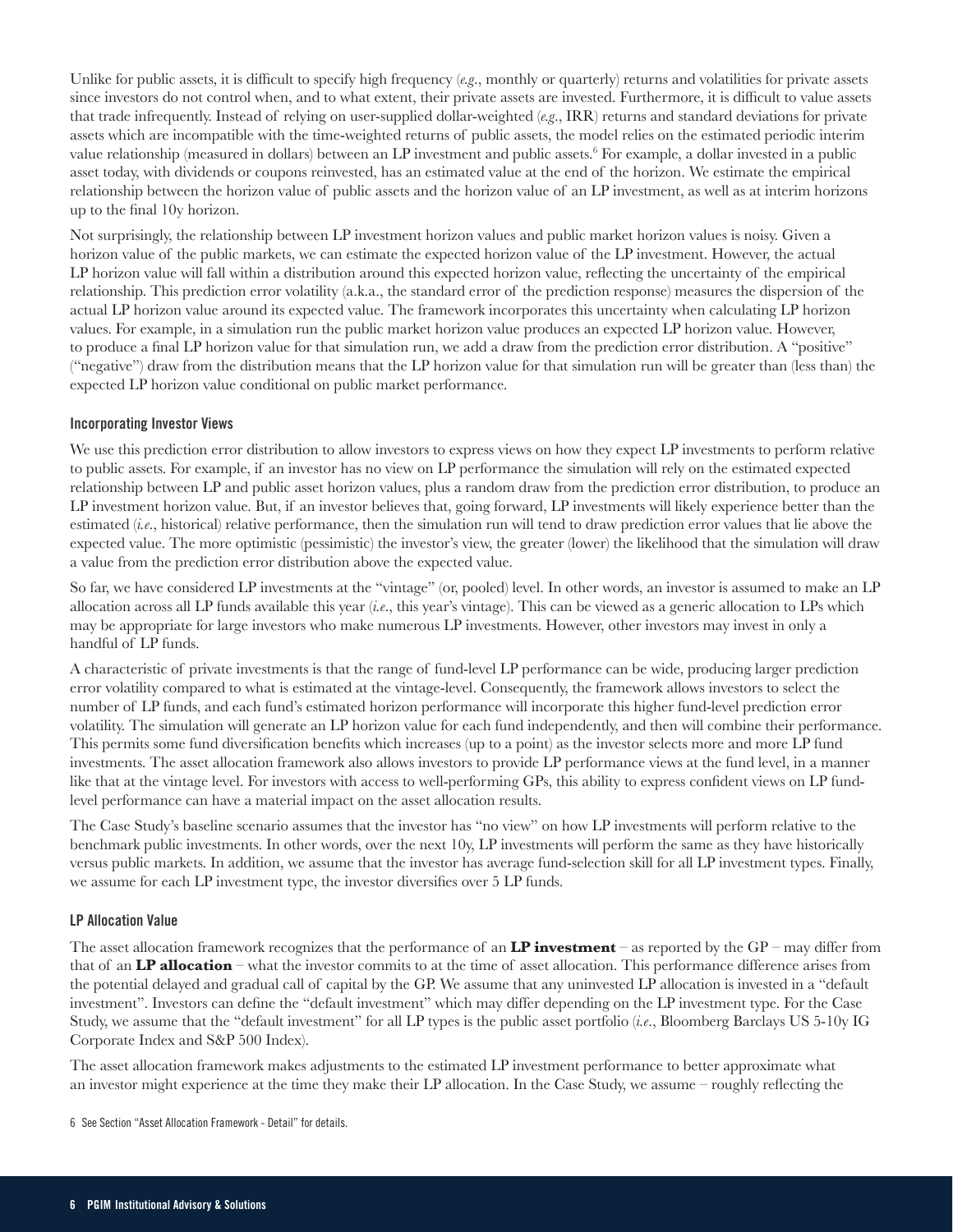current environment – that the "stub" period (*i.e*., the time until the first capital call is made) is 2y for LP buyout funds, 0y for LP mezzanine funds, and 1y for LP real estate funds. In other words, for LP buyout funds the Case assumes it will be 2y from the time the LP investor makes the capital commitment (*i.e*., allocation) until the first capital call, which will likely be only a portion of the LP investor's total commitment.

The "Asset Allocation Framework – Detail" section describes the modeling of the LP allocation.

#### **Asset Allocation Results**

Based on the Case Study assumptions (see Appendix A3) and an initial portfolio value of \$350m, our asset allocation framework produces an optimal asset allocation (Figure 4) which maximizes expected horizon portfolio value, subject to different levels of confidence that the portfolio, at each month over the horizon, can meet all its cash flow obligations.<sup>7</sup>

As Figure 4 shows, the optimal asset allocation changes as the investor's liquidity requirement (*i.e.,* confidence level) changes. For example, at a 90% confidence level (of meeting all cash flows over the entire investment horizon, across different economic scenarios), the optimal asset allocation that maximizes expected horizon value is  $6\%$  public (IG) debt,  $65\%$  public equity,  $26\%$ LP buyout, 2% LP real estate, and 1% LP mezzanine debt – a 29% total allocation to private assets. If the investor's liquidity requirement increases to a 95% confidence level, then the allocation to private assets declines to 27%, with a 10 percentage point decrease in LP buyout, and a combined 8 percentage point increase in LP real estate and LP mezzanine debt. While the increase in allocation to public assets is modest, there is a notable change in the composition of public asset allocation: a large increase in public IG debt and a large decrease in public equity. Moving from a 90% to a 95% confidence level is a challenging increase in the investor's liquidity requirement, but the model endeavors to maintain portfolio performance by retaining as much of the less liquid, but potentially better performing, private assets while simultaneously de-risking the public portfolio.

The attentive reader will note that moving from a 90% confidence level to a 95% confidence level causes a much larger reduction in expected horizon value (*i.e*., a 33% reduction from \$293m to \$197m) compared to moving from an 85% confidence level to a 90% confidence level (*i.e*., a 15% reduction from \$343m to \$293m). However, despite the same five percentage point change in the liquidity requirement, these changes reflect an increasing tightening of the liquidity requirement. Recall that the liquidity requirement is the investor's degree of confidence in always meeting cash flow obligations across all simulation runs. Therefore, for 5,000 runs, a 90% confidence level means that in 500 (or fewer) of the runs the portfolio comes up short of cash at some point during the horizon period. Increasing the confidence level to 95% limits the number of failed simulation runs to 250 (or fewer). A small 5% increase in confidence, starting from a 90% confidence level, requires a 50% decrease in the number of failures. In contrast, a 5% increase in confidence, starting from an 85% confidence level, requires the number of failures to drop by only 33%. As the liquidity requirement becomes elevated, further small increases in the liquidity requirement can become severely constraining. In fact, at very high liquidity requirement there may be no feasible asset allocation.

The sensitivity of the optimal asset allocation, and the expected horizon portfolio value, to changes in the liquidity requirement (*i.e*., confidence level) depends on the opportunity set, the liability profile and the initial asset value. In general, at a low liquidity requirement (less than 90%), the optimal allocation and portfolio horizon value can move relatively smoothly as the required confidence level changes. However, when the liquidity requirement level is high, changes in the confidence level can produce much larger changes. At high liquidity levels, the portfolio struggles to meet all cash flow obligations over the entire horizon. Equity volatility becomes particularly problematic and the solution moves significantly towards public (IG) debt, with a large sacrifice in expected horizon value. Moving to a 95% liquidity requirement from a 90% level can produce a rather large change in asset allocation.

<sup>7</sup> The optimal allocation is calculated by taking the average of the ten allocations with the highest horizon values. The allocations are evenly distributed around the specified confidence level. We include ten allocation candidates to avoid overlooking allocations that just fall short of the liquidity requirement caused by the inherent randomness involved in a simulation. See Section "Asset Allocation Framework - Detail" for details.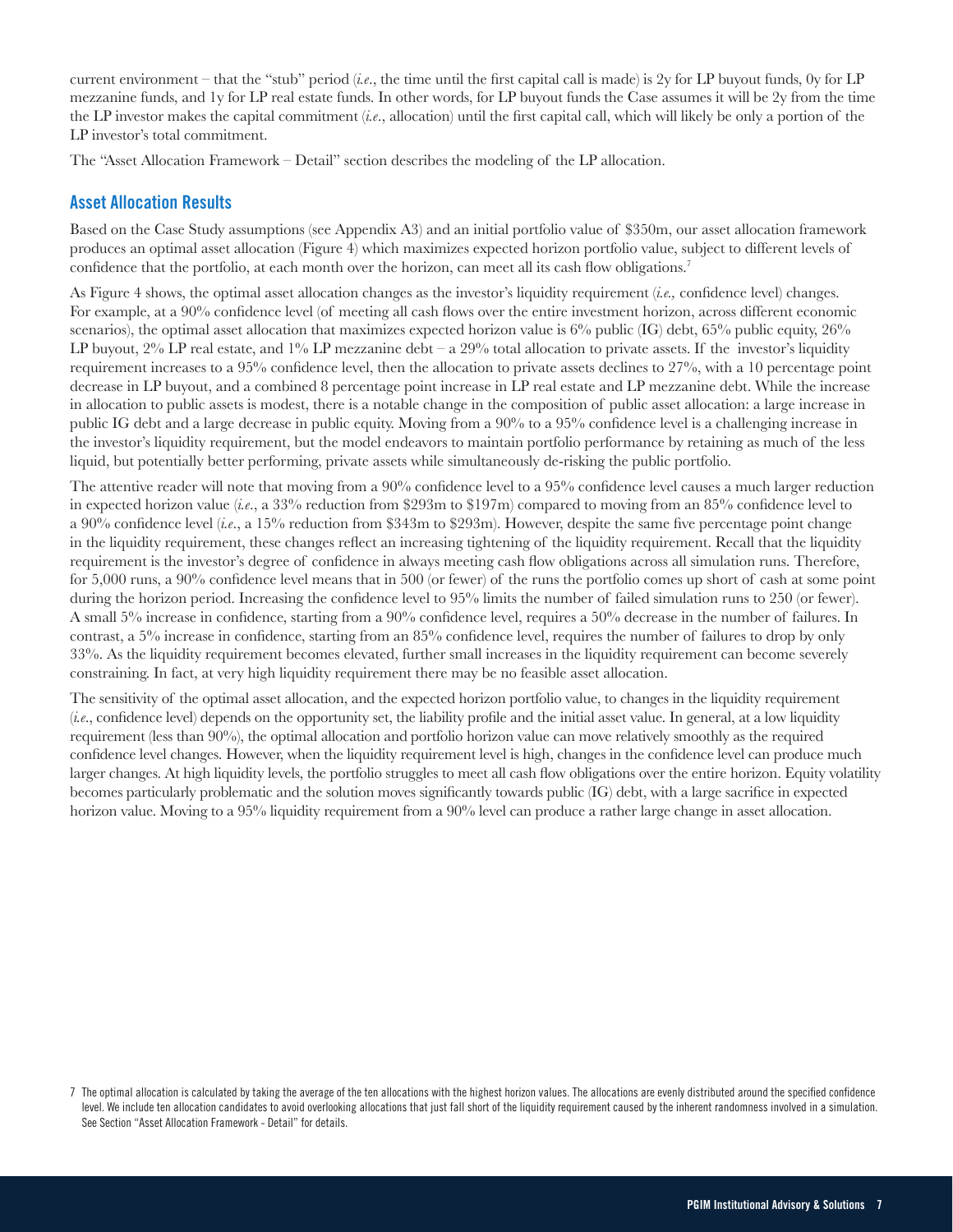#### **Figure 4: Optimal Asset Allocation (Confidence Levels of 95%, 90% and 85%)**

| <b>Allocation result</b>        |             |             |             |  |  |  |  |  |
|---------------------------------|-------------|-------------|-------------|--|--|--|--|--|
| Confidence Level                | 95%         | 90%         | 85%         |  |  |  |  |  |
| Public (IG) Debt                | 38%         | 6%          | $0\%$       |  |  |  |  |  |
| <b>Public Equity</b>            | 35%         | 65%         | 47%         |  |  |  |  |  |
| LP Mezz. Debt                   | 8%          | $1\%$       | 1%          |  |  |  |  |  |
| LP Buyout                       | 16%         | 26%         | 48%         |  |  |  |  |  |
| LP Real Estate                  | 3%          | 2%          | 4%          |  |  |  |  |  |
| <b>Expected Horizon Value</b>   | 196,930,799 | 292,784,752 | 342,704,324 |  |  |  |  |  |
| <b>Horizon Value Volatility</b> | 136,179,356 | 232,198,811 | 270,700,539 |  |  |  |  |  |



Note: Horizon value volatility is the standard deviation of horizon values across all the successful runs for the optimal asset allocation result. Source: PGIM IAS. Provided for illustrative purposes only.

#### **Measuring the Cost of Liquidity**

Figure 5 depicts in more detail how the optimal asset allocation and the corresponding horizon portfolio value change with increasing confidence levels. Starting from a relatively low confidence level (*i.e*., 81%), as the liquidity requirement increases, the allocation to private assets (as a percentage of the total portfolio) declines and the allocation to the risky public asset (S&P 500) increases. For example, moving from an 81% confidence level to an 89% confidence level the allocation to private assets falls from 65% of the total portfolio to 33%, while the allocation to public equity increases from 35% to 67%. Despite the large shift in asset allocation, the expected portfolio horizon value falls by \$50m, from \$359m to \$309m. However, starting at an 89% confidence level, further increases in the liquidity requirement have a relatively muted effect on the public-private asset allocation, and more effect on the allocation within both the public and private portfolios. As the liquidity requirement increases, the allocation to the low-risk public asset (US IG debt) increases at the expense of the high-risk public asset (S&P 500). There is also some de-risking within the private portfolio (*i.e.*, less LP buyout). The performance impact of a higher liquidity requirement is a sharp reduction of portfolio horizon values. As the liquidity requirement increases the horizon value decreases, with steeper drops at higher liquidity requirement levels. This loss in horizon value as the liquidity requirement increases captures the "cost of liquidity". Increasing the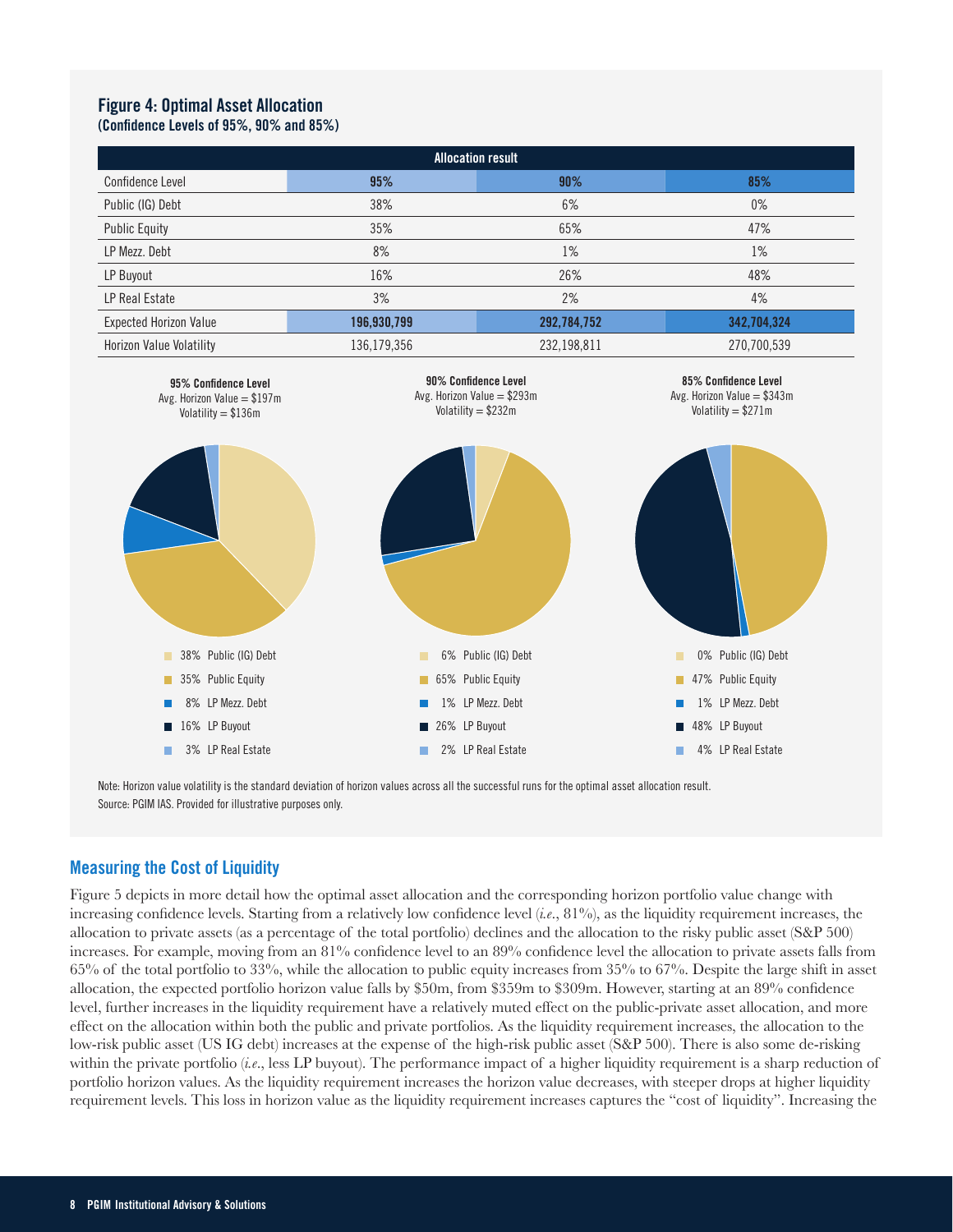liquidity requirement from an 89% confidence level to a 95% confidence level reduces the portfolio's expected horizon value from \$309m to \$197m, a decline of \$112m.

As mentioned, for each potential asset allocation solution, we simulate many scenarios (5,000). Each individual simulation run results in a different horizon value and we can determine the percentage of simulation runs that meet the liquidity requirement (*i.e*., the confidence level). Hence, for a selected confidence level we can examine the distribution of horizon values stemming from the numerous corresponding simulation runs for a potential asset allocation solution. Figure 6 shows the distribution of possible



**Figure 5: Portfolio Sensitivity to Changes in Confidence Levels (Liquidity Requirements)**

Source: PGIM IAS. Provided for illustrative purposes only.





Note: The asset allocation used for this example is 6% public debt, 65% public equity, 1% LP mezzanine debt, 2% LP real estate and 26% LP buyout for a 90% confidence level; and 38% public debt, 35% public equity, 8% LP mezzanine debt, 3% LP real estate and 16% LP buyout for a 95% confidence level.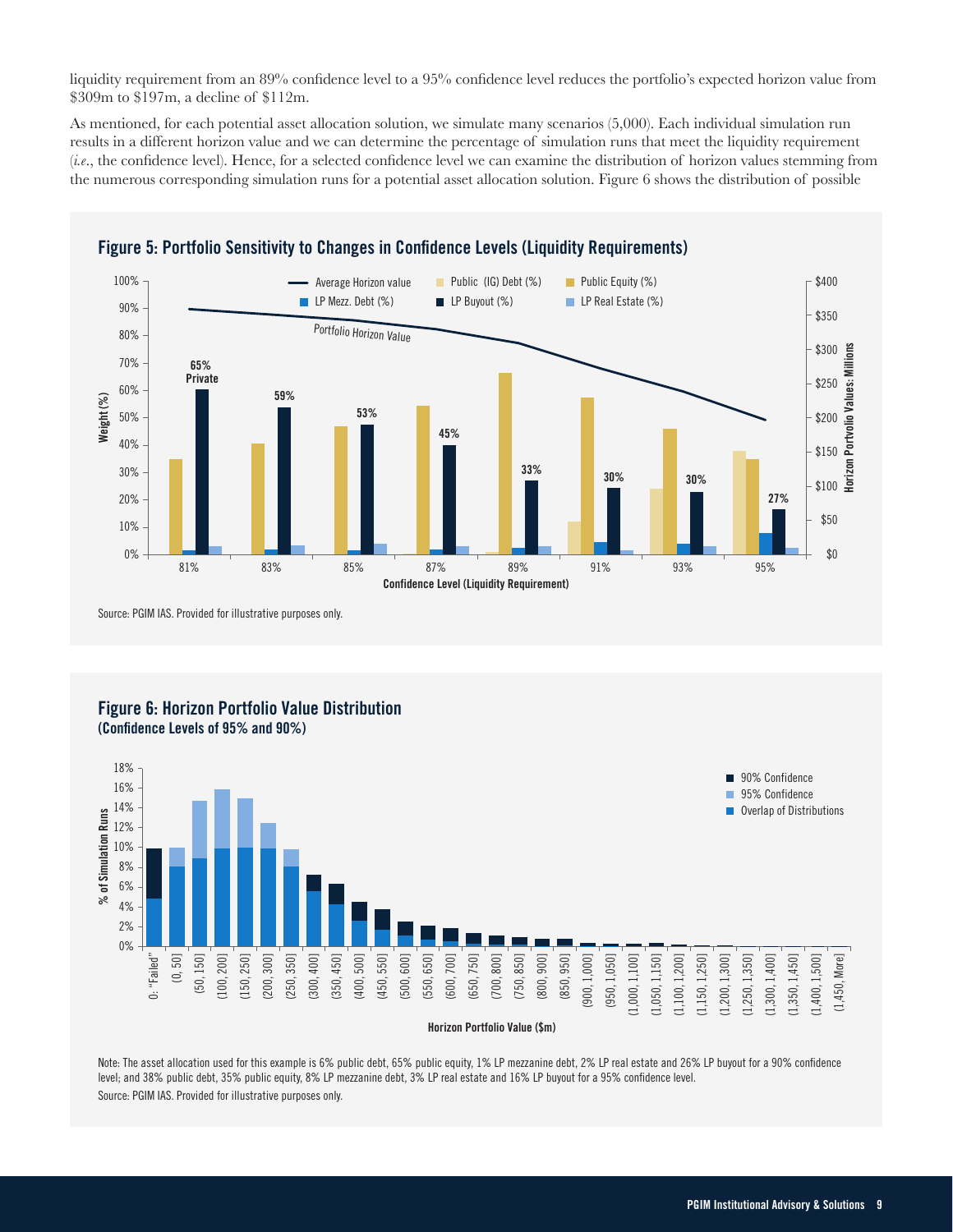#### **Figure 7: Stopping Time Distribution (Confidence Levels of 95% and 90%)**



Note: This example shows, at 90% and 95% confidence levels, the distribution of the relative frequency of the first month when the portfolio is unable to pay the cash obligation. For each month, "relative frequency" is the number of failed simulation runs divided by the number of total failed simulation runs. "Stopping time" is only applicable to failed simulation runs. The asset allocation used for this example is 6% public debt, 65% public equity, 2% LP real estate, 1% LP mezzanine debt and 26% LP buyout for a 90% confidence level; and 38% public debt, 35% public equity, 3% LP real estate, 8% LP mezzanine debt and 16% LP buyout for a 95% confidence level.

horizon values for two optimal asset allocations: One for a 90% confidence level and the other for 95%.<sup>8</sup> The distribution of horizon values for the 95% confidence level portfolio is shifted to the left of the other. This is the impact of the higher liquidity requirement. As liquidity requirements increase, the allocation to less risky and less rewarding public assets increases, reducing the expected horizon value and its volatility.

For a given asset allocation there is always a chance that the allocation may fail to satisfy all future cash obligations. The framework considers a simulation run a failure irrespective of when the portfolio fails (*e.g*., in the first year, or in the last year). A CIO would likely want to know when, over the horizon, an asset allocation is unable to meet a liability. To answer this question we examine all failed simulation runs, for a given asset allocation, and keep a record of the first occurrence (*i.e*., month) of a failure (*i.e*., the "time of failure" or "stopping time") for each run.

Figure 7 shows the stopping time distributions for the two previously studied 90% and 95% confidence level optimal portfolios. For each month, it depicts the failed simulation runs in that month as a percentage of all failed simulation runs. It shows that a more liquid portfolio (*i.e.,* a higher confidence level) will have later stopping times. This is captured by the rightward shift in the stopping time distribution for the 95% confidence level portfolio relative to that for the 90% portfolio. For the 95% confidence level portfolio, the earliest stopping time is between month 95 and month 100.

## **"What if" Analysis**

The framework allows the investor to perform "what if " analysis, *i.e*., what is the impact on optimal asset allocation if one or more assumptions in the baseline scenario change, such as views on LP investment performance, or private asset transaction costs?

Suppose the investor has a negative view on future LP buyout investment (vintage-level) performance – relative to historical performance – but a positive view on LP mezzanine debt and LP real estate investments.<sup>9</sup> Figure 8 shows the effects of these views relative to the baseline asset allocation. As might be expected, the allocation to LP real estate rises from 3% to 7% and the allocation to LP mezzanine debt increases from 8% to 14%. Perhaps unexpectedly, the allocation to LP buyout also rises from 16% to 18%. While unexpected, the allocation is in fact in line with the expressed views. The higher allocation to LP real estate and mezzanine debt, and lower allocation to public equity, help lower overall portfolio volatility – providing some scope for an increased allocation to LP buyout. In addition, the asset allocation solution addresses not only the absolute level of allocations

<sup>8</sup> Note that the percentage of time the horizon value is zero equals 1 minus the confidence level (%). This follows from our definition of the liquidity requirement. If we meet the liabilities at 90% confidence level, then in 10% of the 5,000 simulation runs the portfolio value fails to meet all of its cash obligations, leading to a zero horizon value.

<sup>9</sup> See Appendix A3 for probability specification in each of four performance quartiles for each LP investment types.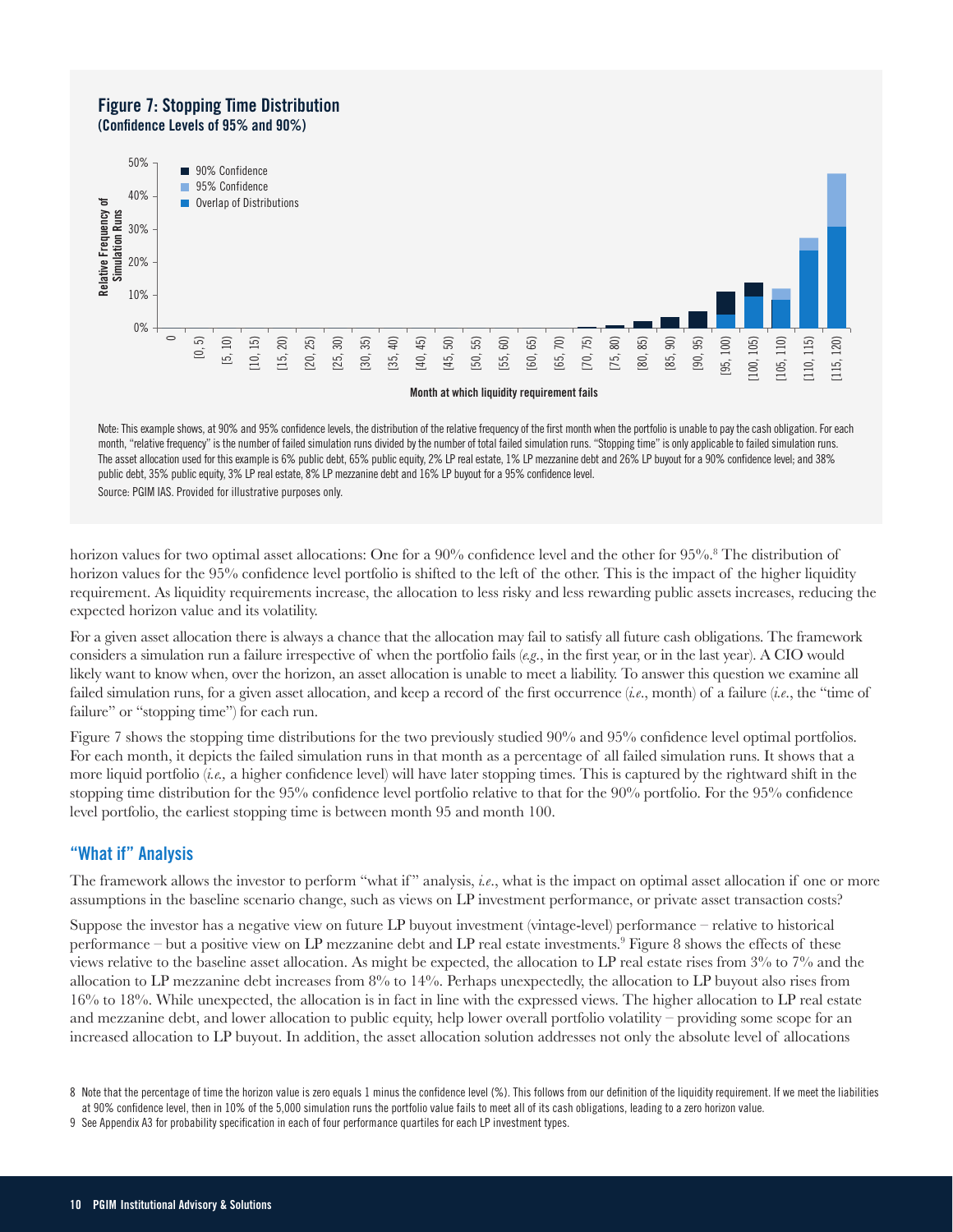#### **Figure 8: Optimal Asset Allocation Incorporating Investor Views on Future LP Performance**





Source: PGIM IAS. Provided for illustrative purposes only.

## **Figure 9: Optimal Asset Allocation**

**Incorporating Investor Views on Future LP Performance & Fund-Selection Skill**



Source: PGIM IAS. Provided for illustrative purposes only.

but also the inter- and intra-public and private allocations. In this example, the total portfolio allocation to private assets increases from 27% to 39%. As a component of the private asset portfolio, the LP buyout allocation falls, reflecting the relative views.

Figure 9 illustrates the effect on asset allocation of both the investor's fund-level selection skill and views on vintage-level LP investments. For example, an investor may have a view that LP mezzanine debt investments will outperform versus their historical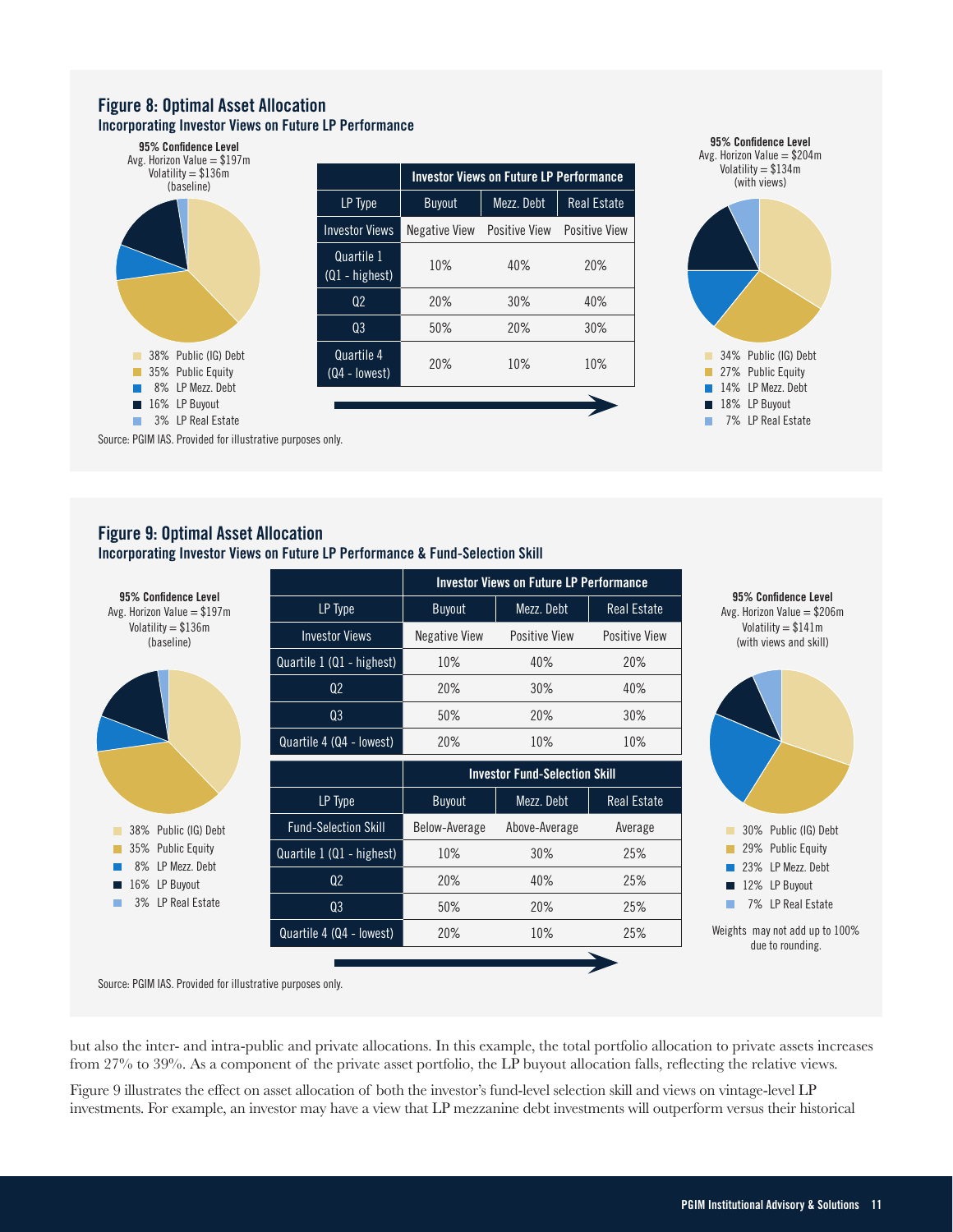#### **Figure 10: Optimal Asset Allocation Lower Private Asset Transaction Costs**



Source: PGIM IAS. Provided for illustrative purposes only.

performance relative to public markets, and that they can select above-average LP mezzanine debt funds. In line with expectations, Figure 9 shows that these combined positive views and skill on LP mezzanine debt lead to an increase in allocation from 8% to 23%. In contrast, the combined negative outlook on LP buyout investments and below-average LP buyout fund-selection skill lead to a reduced allocation from 16% to 12%.

As another example of "what if" analysis, Figure 10 shows the impact of lower private asset transaction costs on the optimal asset allocation. At a 95% confidence level, lower private asset transaction costs (with public asset transaction costs unchanged) lead to an increased allocation to private assets. Specifically, the allocation to LP buyout increases from 16% to 22%, with an unchanged allocation to LP real estate. This is expected as lower private asset transaction costs mean a lower value penalty when these assets need to be sold, hence a higher probability of meeting the liquidity requirement. This increase in portfolio liquidity allows a higher allocation to private assets which have higher expected returns than public assets.

This Case Study illustrates how a hypothetical investor could use this framework to evaluate their "cost of liquidity", in terms of their expected future horizon portfolio value, when considering adding an allocation to private assets. In the next section, we shift attention to the framework's detail and describe the key components and methodologies underlying the framework.

## **Asset Allocation Framework – Detail**

As mentioned in the Case Study, the three key components of the asset allocation framework are: the investment opportunity set comprising both public and private assets; the investor's investment objective; and a periodic (monthly or quarterly) liability schedule. The framework is flexible to accommodate different investment objectives and assets types. To illustrate how the framework works we adhere to the objective of maximizing expected horizon portfolio value with five asset types (S&P 500, Bloomberg Barclays 5-10y US IG Corporate Index, LP buyout, LP mezzanine debt, and LP real estate), as introduced in the Case Study.

This section provides step-by-step details on how the framework connects the three main components to determine the optimal asset allocation. Specifically, the steps are:

- 1. Simulate future public and private asset values;
- 2. Assess the portfolio's liquidity adequacy over the entire investment horizon; and
- 3. Determine the optimal asset allocation.

#### **Simulating Public and Private Asset Values**

The framework relies on simulation to estimate asset values over time. For each potential asset allocation solution, we conduct 5,000 simulation runs. Each simulation run generates monthly return series for two public assets up to the horizon, and 120 monthly interim values for three private assets. For public assets, monthly returns are drawn from a joint t-distribution for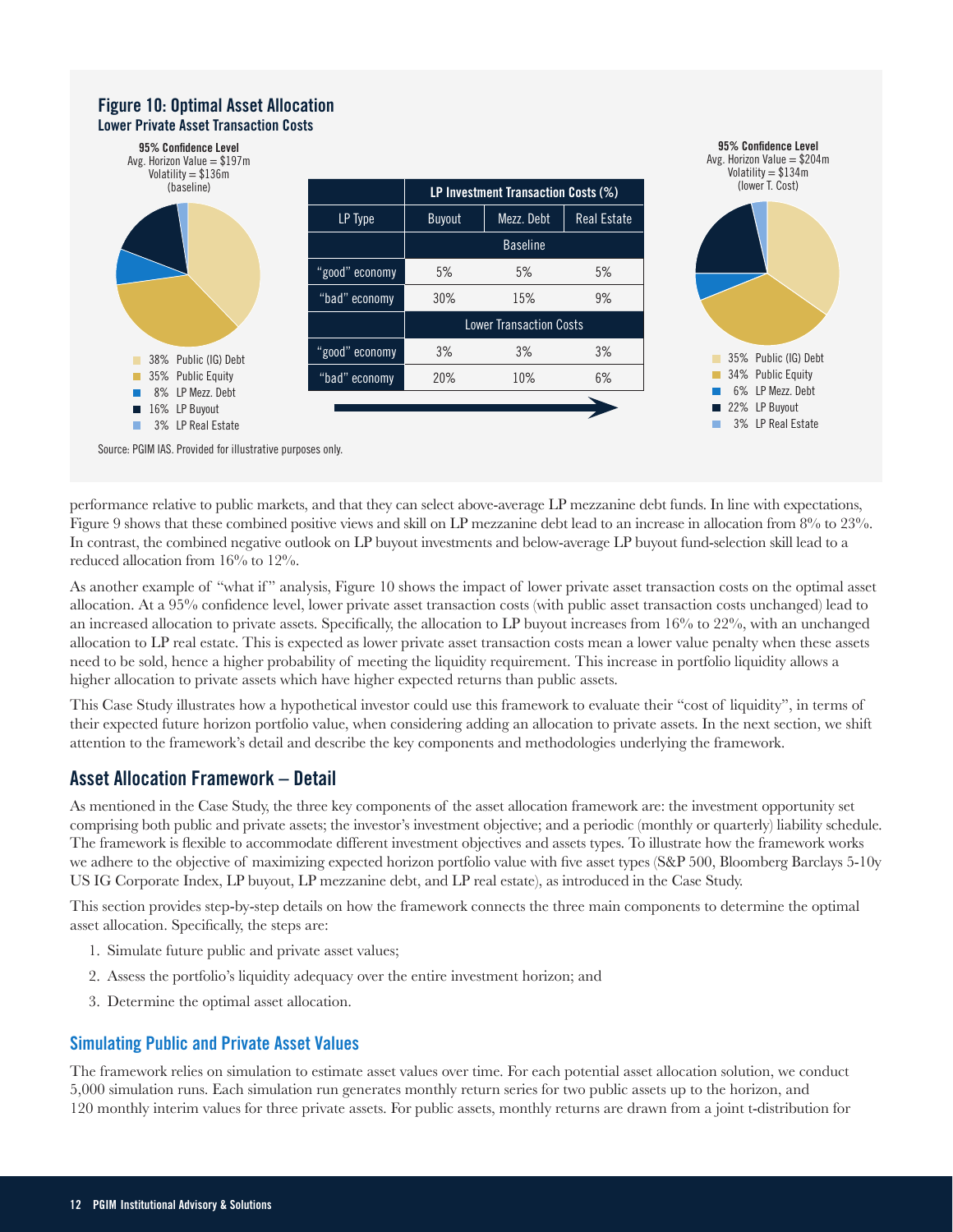

## **Figure 11: Pattern for the Investment Composition of an LP Allocation over Time**

Source: PGIM IAS. Provided for illustrative purposes only.

the entire investment horizon. Note that the characteristics of the t-distribution are determined by an investor's public market assumptions (Figure 3). To estimate private asset values, we model the co-movements linking public and private assets' holding period values.

Private asset valuations are challenging due to a lack of high frequency price and return data, unlike the case for public assets. We propose a methodology for estimating private investments' periodic values, rather than trying to estimate time-weighted returns. We also explicitly account for the gradual and uncertain timing of committed capital calls in private markets.

For private assets, we distinguish between *LP allocation* and *LP investment* values by including in the former the horizon value of any undrawn capital – assuming any undrawn capital is invested in a "default public investment" until called by the GP. The horizon value of an LP allocation or an LP investment is affected by the timing and magnitude of the capital calls. The initiation and subsequent timing of LP capital calls is at the GP's discretion. Figure 11 provides a stylized illustration of the timing of capital calls for an LP investment. Following an allocation (*i.e.*, a commitment) at time  $t_0$ , there is a period, which we label as the "stub period", until the GP makes the first capital call (time  $t_{initial}$ ). Once the GP initiates calls, it may take years – the "ramp period" – until all the committed capital is called.

Figure 11 shows that an investor's LP allocation is a combination of the LP investment itself and a "default public investment". During the stub period the LP allocation is 100% invested in the default investment, then the uncalled committed capital decreases as the GP makes capital calls. The investor faces the tradeoff between investing uncalled capital in a low-risk public asset foregoing potentially higher horizon portfolio values for the LP allocation, and investing in a high-risk public asset but exposing the portfolio to liquidity risk (*i.e*., the risk the investor not being able to meet capital calls due to poor performance of the default investment). For simplicity, we assume the default investment is what comprises the public portfolio in an asset allocation solution. For example, if the potential asset allocation starts with 20% public equity, 30% public (IG) debt, and 50% LP buyout, then the default investment is a public portfolio composed of 40% public equity and 60% public (IG) debt.

#### **LP Investment Value**

To estimate LP allocation values, we first need to estimate the LP investment value. To do so, we use the public-market-equivalent (PME) ratio to connect the performance of private assets and public assets.<sup>10</sup> PME is a market-adjusted cash multiple. Mathematically, it is the ratio of the horizon value of cash received (distributions) to the horizon value of cash paid (*i.e*., contributions/capital calls) assuming they are each invested in a benchmark public portfolio.11 The framework uses the S&P 500 Index as the benchmark. PME measures the value multiple effect of investing in the LP investment versus the selected benchmark. A PME greater than 1 represents a horizon value of the LP investment greater than the horizon value of investing the capital calls in the S&P 500 Index.

The LP investment value is defined as the horizon value of distributions (assuming distributions are reinvested in S&P 500), which is the numerator of the PME. Therefore, the LP investment horizon value can be calculated by multiplying an estimated PME

<sup>10</sup> For more information on PME, please refer to S. Kaplan and A. Schoar, "Private Equity Performance: Returns, Persistence, and Capital Flows", *Journal of Finance*, Vol. LX, No.4, August 2005. 11 Details about the PME calculation can be found in Appendix A4.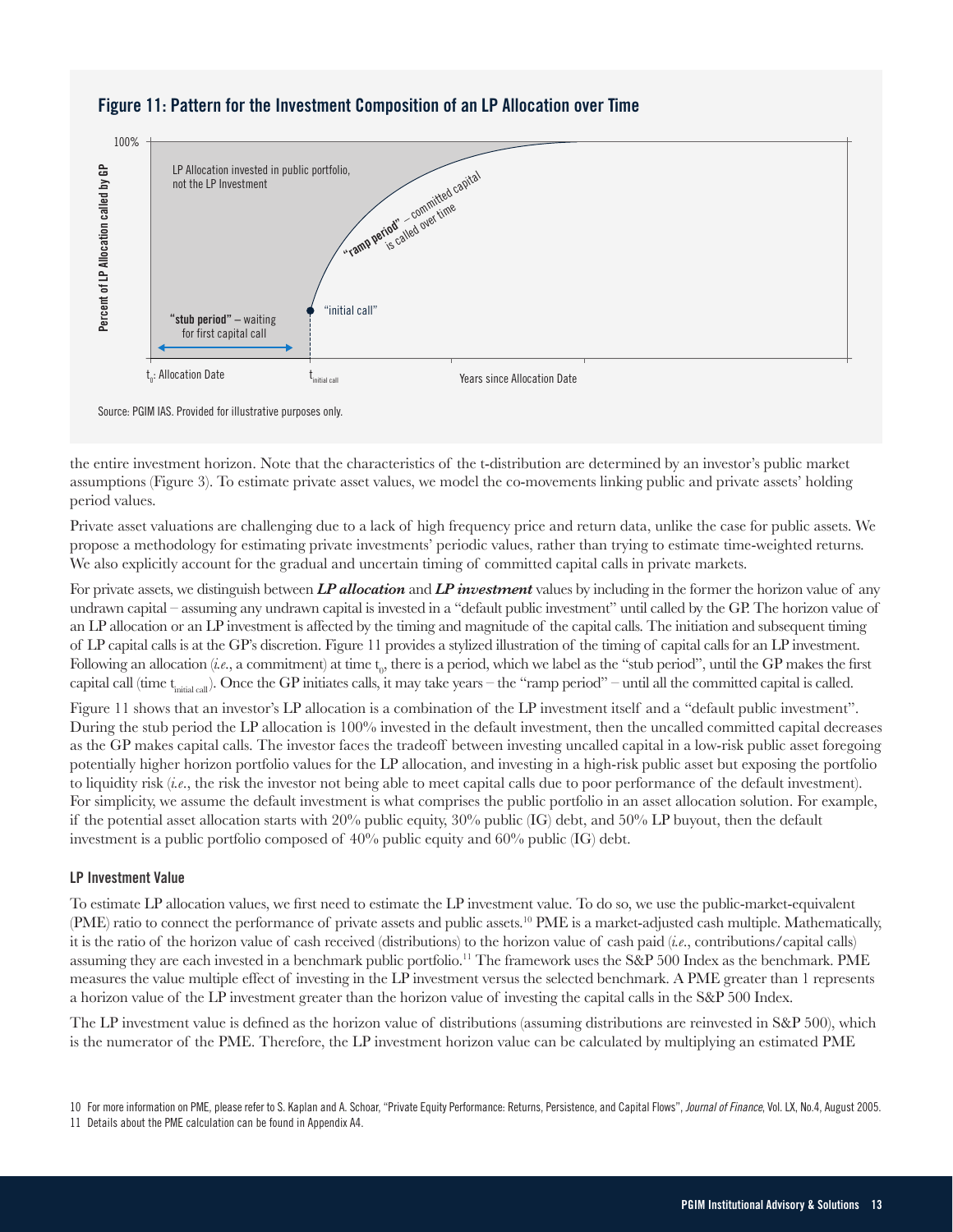(from a simulation run) by the horizon value of an S&P 500 investment strategy assuming capital is invested in the strategy based on the same LP investment capital call schedule. Consequently, our two estimation steps are:

- 1. Estimate the horizon value of the S&P 500 investment strategy assuming capital is invested based on the same LP investment call schedule. To do this, we establish a model of the capital call schedule to measure the expected yearly call amounts; and
- 2. Estimate the PME value from simulated public assets holding period returns, based on the empirical relationship between public asset returns and PME values.

Appendix A7 contains a detailed example of the LP investment value calculation.

#### **Estimating the capital call schedule**

As mentioned, the potentially delayed and gradual drawdown of committed capital can affect the performance measurements of the funds (both LP investment values and LP allocation values). To allow for more realistic estimates of the LP investment and LP allocation values we need to estimate the call schedule. The estimation accounts for the impact of general market conditions where we observe a difference in the pattern of capital calls conditioned on market conditions.

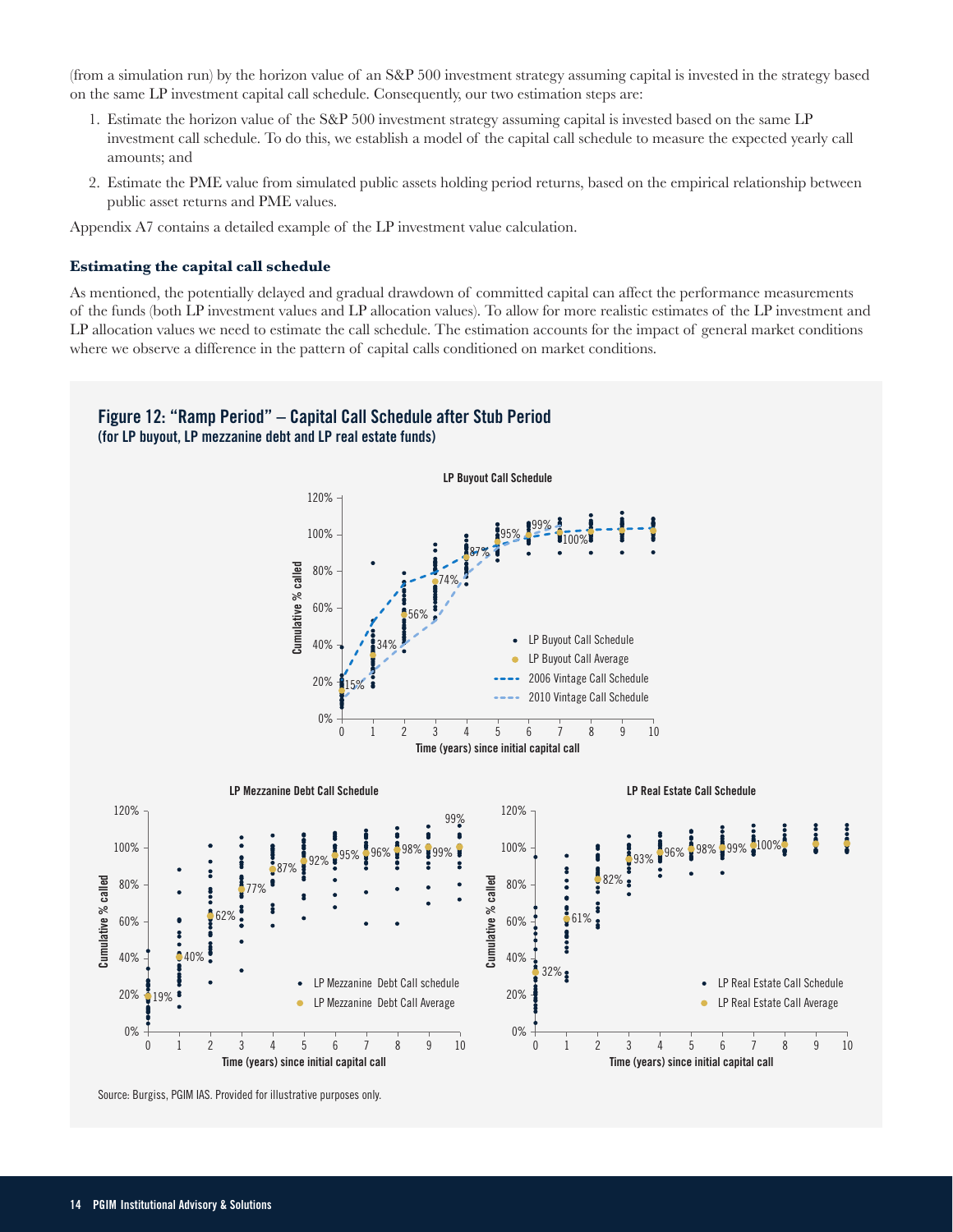Figure 12 illustrates the pattern and variability of vintage-level call schedules for the three LP types.<sup>12,13</sup> The data do not provide information on the length of the stub period. Hence, the framework requires investors to provide an estimate. Once capital calls begin, the data (Burgiss) show that calls extend over many years, allowing uncalled capital invested in the default portfolio to grow. This not only provides, for a time, some liquidity to the overall portfolio, but also may increase the LP allocation value compared to the stand-alone LP investment value.

In general, Figure 12 shows that the percentage of capital called up to a given year is a positive, generally increasing curve which approaches a limit of around 100%. To model this pattern of the call schedule we use a logistic function:

$$
f(t) = \frac{1}{\left(1 + \left(\frac{1}{a} - 1\right)e^{-bt}\right)}
$$
\n<sup>(1)</sup>

where, t represents the time (in years) since the initial capital call.

In addition to this general call schedule specification, the estimated call schedule for each LP investment type needs to incorporate the observed dependence of calls on public market conditions. For example, if public market conditions are poor, the data indicate that the initial call is typically lower than average. To illustrate, the LP buyout call schedule of Figure 12 shows that the LP buyout 2006 vintage had a higher initial capital call than the 2010 vintage that followed the financial crisis. It is also clear that the 2010 vintage catches up with 2006 vintage in terms of being fully called within the same number of years. To capture the variation in the call schedule, we let the parameters, a and b, which govern the initial level and speed, respectively, of capital deployment depend on lagged S&P 500 Index total returns.<sup>14</sup> Specifically, we let

$$
a = a_0 + a_1 \times TR_{SPX}(-2, -1) + a_2 \times TR_{SPX}(-3, -2)
$$
  
\n
$$
b = b_0 + b_1 \times TR_{SPX}(-2, -1) + b_2 \times TR_{SPX}(-3, -2)
$$
  
\n
$$
TR_{SPX}(-2, -1) = \frac{SPX_{t=-1} - SPX_{t=-2}}{SPX_{t=-2}}
$$
  
\n
$$
TR_{SPX}(-3, -2) = \frac{SPX_{t=-2} - SPX_{t=-3}}{SPX_{t=-3}}
$$
\n(2)

where, for example, TR<sub>SPX</sub>(−3, −2) represents the cumulative total return on the S&P 500 Index for the two years prior and the three years prior to the first capital call.

Note that  $f(0) = a$ , and given positive estimates for parameters  $a_0$ ,  $a_1$ , and  $a_2$ , positive market returns before the initial capital call signify higher initial capital calls. Negative values for parameters  $b_1$  and  $b_2$  indicate the catch-up tendency of low market return vintages. Appendix A5 shows that for LP buyout the estimates for a and b are in line with the observations in Figure 12, positive for a and negative for b.15

#### **Estimating vintage-level PMEs**

We first estimate PMEs at the vintage level, then at the fund level. Both vintage-level and fund-level PMEs are drawn from estimated distributions building on observed patterns in the historical data. We derive the expected vintage-level PMEs, (PME $^{\circ}_{\rm v}$ ), using an estimated historical relationship between PMEs and public market returns. Historically observed horizon pooled vintagelevel PMEs are regressed on public market holding period total returns. Both the PMEs and public asset values are measured over the same period.16 The public assets are the public equity S&P 500 (SPX) and public US High Yield debt (Bloomberg Barclays US HY Index). The regressions are estimated separately for each LP investment type and interim holding periods over the 10y investment horizon. Results indicate statistically that only LP buyout PMEs depend on both SPX and US HY. LP mezzanine debt and LP real estate depend on SPX only.<sup>17</sup>

<sup>12</sup> Data are from Burgiss. The Burgiss data cover complete transactional data for a large number of limited partnership funds. All data are sourced exclusively from the limited partners. (https://privateiq.burgiss.com/Resources/pdf/Essential%20Facts.pdf). Other data sources do exist but their sources are not exclusively from the limited partner. Preqin obtains much of its data through involuntary Freedom of Information Act (FOIA) requests and Cambridge Associates obtains its data from LPs and GPs. See Harris, *et al.,* "Private Equity Performance: What Do We Know?", *Journal of Finance*, Vol 69, Issue 5, March 2014.

<sup>13</sup> A fund is part of a given vintage (*i.e.*, calendar year) if the fund's first capital call is made in that year. For example, the 2006 vintage consists of all funds who had their first capital call in 2006. Hence, the data do not permit us to estimate the length of the "stub" period. The framework addresses the stub and ramp periods separately.

<sup>14</sup> Appendix A5 shows parameter estimates fitted to the logistic function for each LP asset type.

<sup>15</sup> We note that for LP mezzanine debt the estimated parameter values are negative for *a* and positive for *b*.

<sup>16 &</sup>quot;Pooled" PME combines all the funds of a given vintage into a single fund before computing the PME. A pooled PME will give more weight to larger funds. "Average" PME is the equally-weighted arithmetic average PME across funds.

<sup>17</sup> Appendix A6 gives detailed specification (for each LP investment type) of the pooled vintage-level 10y PME regression on public asset 10y annualized total returns.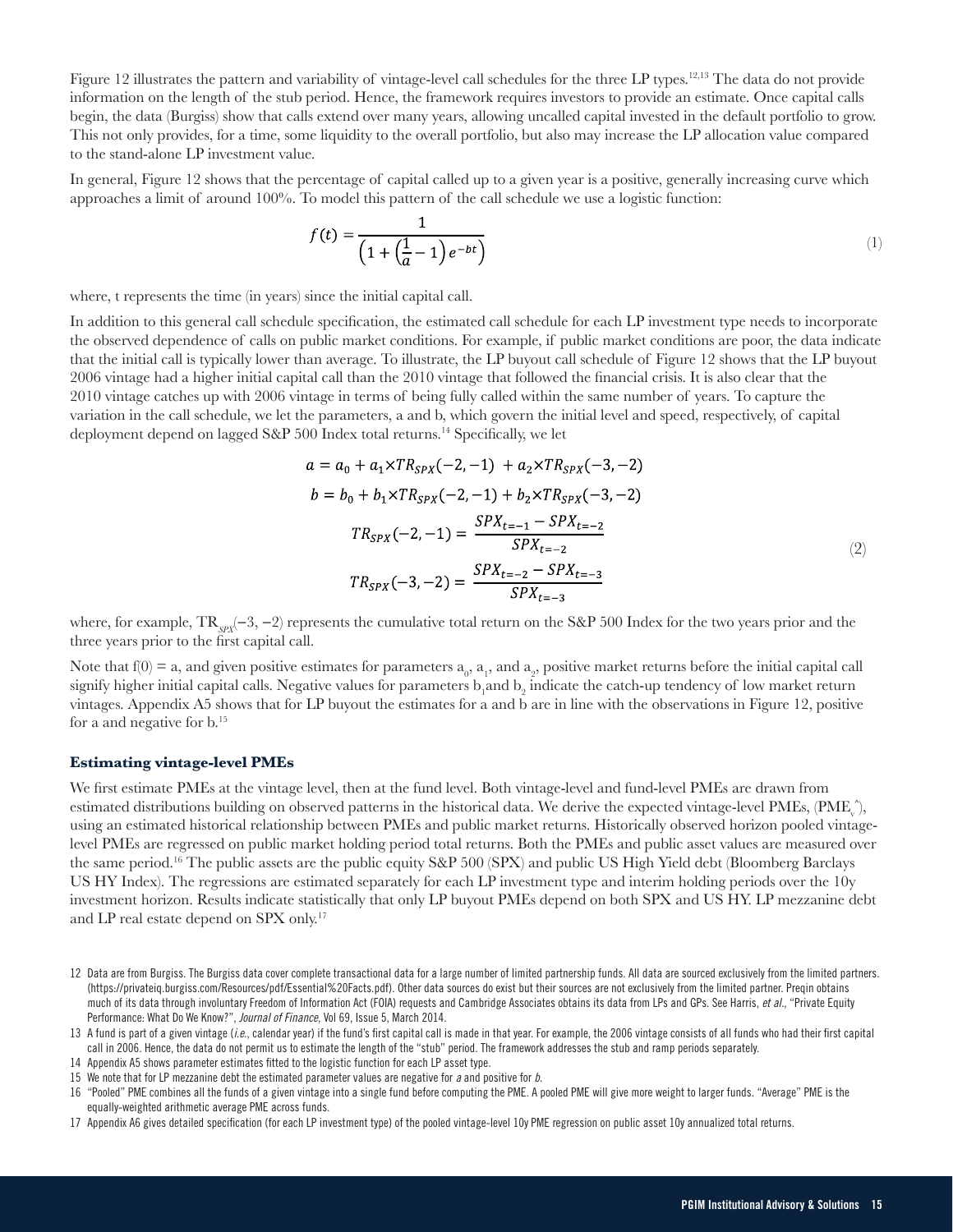#### **Figure 13: Estimating a Vintage-Level PME for a Simulation Run**



Note: For simplicity, this figure assumes a single variable model of PMEs (*i.e*., S&P 500 Index). In practice, we model PMEs of LP buyout investments using a multi-variable model of public asset returns. TR<sub>(n)</sub> refers to total return of the n<sup>th</sup> simulation run. Source: PGIM IAS. Provided for illustrative purposes only.

### **Figure 14: Impact of LP Investment Performance View on 10y Horizon Value Distribution**



Note: The distributions presented in this figure represent 10y horizon values (of \$1 allocation to LP buyout funds) with a 2y stub period. Assumed probabilities assigned to each of the four quartiles reflecting a negative view on LP buyout performance in this illustration (right panel) are:  $Q1 = 10\%$ ,  $Q2 = 20\%$ ,  $Q3 = 50\%$ , and  $Q4 = 20\%$ .

Using LP buyout at the 10y horizon as an example, we have:

$$
10y \ PME_v^{B/O*} = 1.09 - 3.77 \times TR_{SPX}(0,10) + 5.50 \times TR_{HT}(0,10)
$$
\n(3)

Equation (3) shows that vintage-level PMEs are positively related to the 10y US High Yield holding period total return. The positive relationship with the US HY total return index suggests a cost-of-funding channel for boosting LP buyout performance. Perhaps surprisingly, we observe a negative relationship between PME and 10y S&P 500 Index holding period total returns. This holds true for all three LP investment types (see Appendix A6). It indicates that the relative outperformance of LP investments is lower when the public markets are exhibiting higher returns.<sup>18</sup> In contrast, when public equity markets do less well, LP investments show a tendency to perform relatively better.

For each simulation run, we select a PME value for each horizon period and for each LP investment type. Figure 13 illustrates the process for LP buyout, which assumes, for simplicity, that vintage-level PMEs are a function only of the S&P 500 Index total

18 The PMEs are based on the LP investor's net-of-fees cash flows. The reduction in cash flows induced by fees might be contributing to the observed negative relationship between PMEs and 10y S&P 500 Index total returns.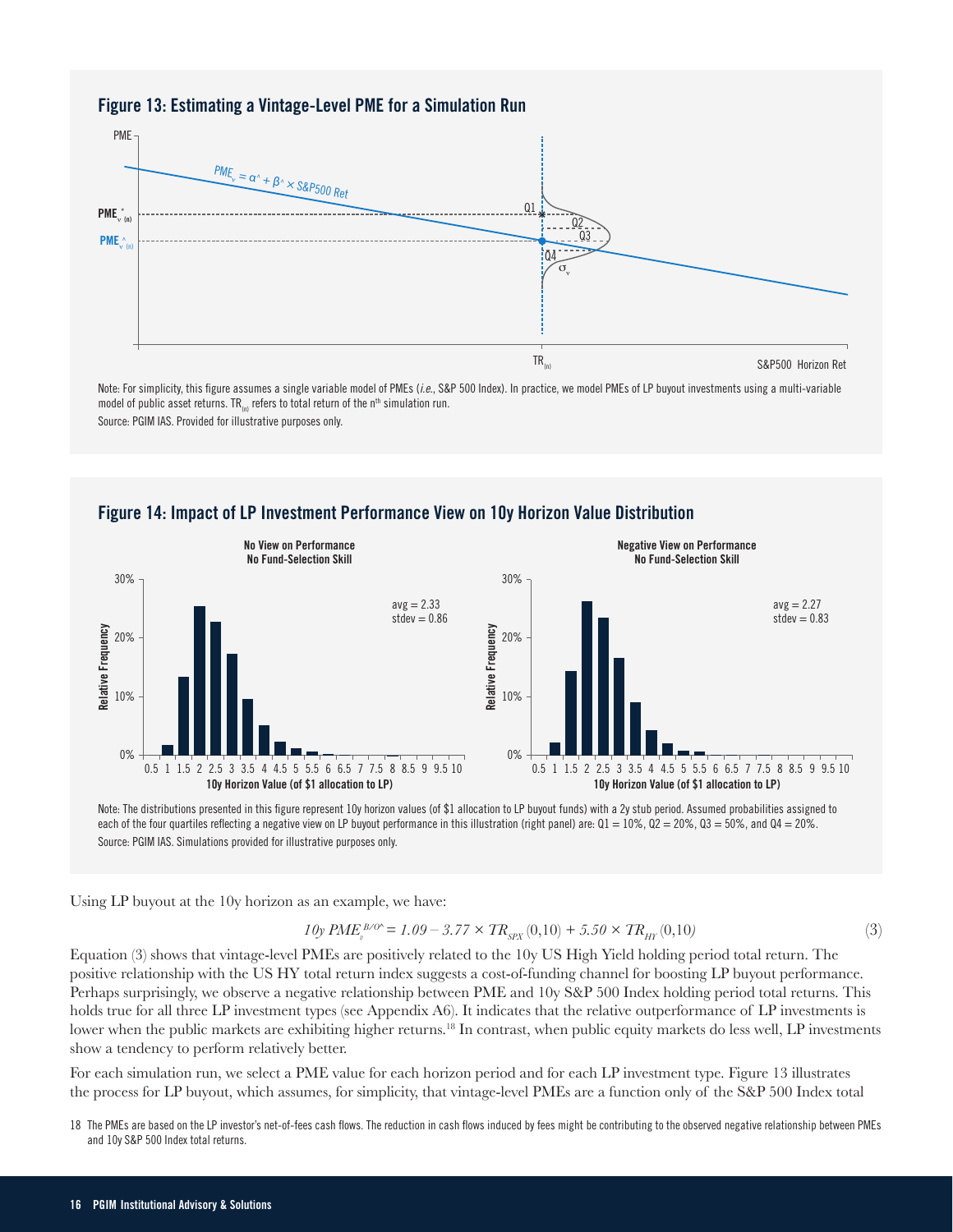return. For a given simulation run (call it "n") we have an S&P 500 Index total return  $(TR_{\nu})$ . The downward sloping regression line depicts the possible expected PME values implied by a given S&P 500 Index horizon total return. The blue dot on the line is the expected vintage-level PME, PME<sub> $v(n)$ </sub> given the S&P 500 Index horizon return from the simulation run. Due to prediction error, the true expected PME value lies within a distribution centered around PME<sub>*v*(n)</sub>. For a simulation run, the vintage-level PME,  $(PME_{\nu}^*_{\nu}$ ), is drawn from a Normal prediction error distribution centered around  $PME_{\nu}^*_{\nu}$  (i):  $N(10y \text{ PME}_{\nu}^*_{\nu}$  10y  $\sigma_{\nu}$ ).

The vintage-level PME can be drawn from different parts of the prediction error distribution in accordance with an investor's view on LP investment performance relative to a public asset benchmark (*e.g*., S&P 500). If an investor believes that future LP buyout investments are likely to experience below-average relative performance, they can choose to give more weight to the lower quartiles (*i.e*., Q3 and Q4) of the distribution. In other words, the simulation will be more likely to draw a "negative" prediction error. Figure 14 shows the reduction in 10y LP buyout allocation values, from 2.33 to 2.27, resulting from a negative view. Note that a vintage-level LP allocation does not involve the investor's skill in LP fund selection.

#### **PME quality consistency over time**

Estimating vintage-level PME<sub>v</sub><sup>\*</sup> values for all earlier horizons must be carried out to fully capture an LP investment's value over time. However, this must be done in a consistent way. In other words, if in a simulation run an LP investment in year 10 is of high quality (*i.e*., an above-average PME), then the LP investment would most likely be of high quality in year 9. **"Quality consistency"** is ensured throughout the life of a simulation run, from year 1 to year 10, by letting an LP investment's quality to gradually evolve to a specific 10y LP investment quality. Hence, the procedure works backwards in time, starting at the 10y horizon where the final LP investment quality is determined, then using quality-quartile transition matrices to work backwards in time.

To ensure quality consistency, we estimate two quality-quartile transition matrices – one for the first five years and the other for the remaining five years. This follows the observation of a large shift in the transition probabilities across the two periods. Figure 15 shows that if an LP investment is in quality quartile Q1 in year 10, then the Year 10 to Year 6 transition matrix says that there is a 90% probability that in year 9 the LP allocation was in Q1 and only a 2% probability it was in Q3. The shift in the magnitude of the diagonal elements between the two matrices highlights that the probability of remaining in a given quality quartile is high (*i.e*., 84% - 90%) during the last 5 years. In contrast, during the first 5 years the probability of remaining in a given quality quartile is much lower (*i.e*., 40% - 48%), making it more likely that an LP investment may transit across quality quartiles before their fifth birthday, but less so afterwards.

Ensuring quality consistency complicates the simulation of LP investment performance. Suppose in year 10, a simulation produces a PME at point A (Figure 16). Point A is a Q1 LP investment. Figure 16 also shows the 9y S&P 500 return for this simulation run and the PME distribution. Since A was in Q1 in year 10, for year 9 the simulation run applies probabilities from the quality-quartile transition matrix (*i.e*., 90% for Q1; 7% for Q2; 2% for Q3; and 1% for Q4) when sampling from the PME prediction error distribution – producing a year 9 PME value for the simulation run at point B.

| Year 10 to Year 6     |                    |                |                |                |     |                               |                    | Year 5 to Year 1 |                |                |     |
|-----------------------|--------------------|----------------|----------------|----------------|-----|-------------------------------|--------------------|------------------|----------------|----------------|-----|
|                       | Year (Y) Quartiles |                |                |                |     |                               | Year (Y) Quartiles |                  |                |                |     |
|                       |                    | Q <sub>1</sub> | Q <sub>2</sub> | Q <sub>3</sub> | Q4  | S                             |                    | Q <sub>1</sub>   | Q <sub>2</sub> | Q <sub>3</sub> | Q4  |
| <b>lartiles</b>       | Q <sub>1</sub>     | 90%            | 7%             | 2%             | 1%  | uartiles                      | Q <sub>1</sub>     | 48%              | 22%            | 16%            | 14% |
| ā<br>$\widehat{\tau}$ | Q <sub>2</sub>     | 7%             | 84%            | 7%             | 2%  | $\mathbf{C}$<br>$\Rightarrow$ | Q <sub>2</sub>     | 22%              | 40%            | 22%            | 16% |
| ≿<br>Year             | Q <sub>3</sub>     | 2%             | 7%             | 84%            | 7%  | ≍<br>Year                     | Q <sub>3</sub>     | 16%              | 22%            | 40%            | 22% |
|                       | Q <sub>4</sub>     | 1%             | 2%             | 7%             | 90% |                               | Q4                 | 14%              | 16%            | 22%            | 48% |

#### **Figure 15: "Backward" LP Investment Quality-Quartile Transition Matrices**

Source: PGIM IAS. Provided for illustrative purposes only.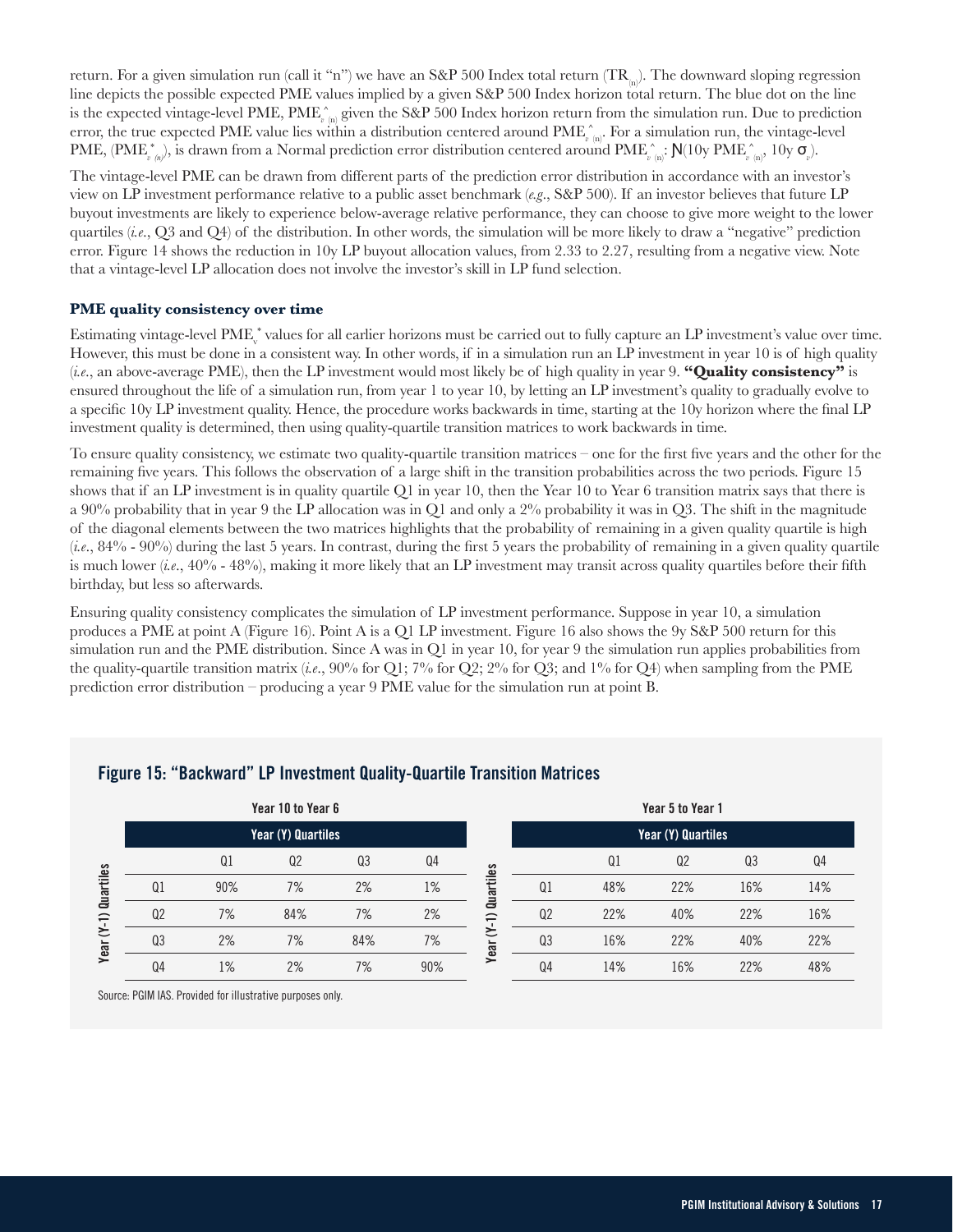#### **Figure 16: Incorporating "Quality Consistency" in Estimating PMEs**



illustration, we use a single downward sloping line to represent both. Source: PGIM IAS. Provided for illustrative purposes only.

Incorporating quality consistency in the simulation produces two benefits:

- 1. Produces a more accurate reflection of an LP investment's lifetime performance; and
- 2. Allows the investor to incorporate a view on the private market premium at the outset of the simulation.

#### **Estimating fund-level PMEs**

Fund-level PMEs,  $\text{PME}_p$  are also drawn from a Normal prediction error distribution. This distribution is centered around the estimated vintage-level PME, PME,\*, but with a variability based on the historically observed fund-level PME variation  $(\sigma_{\rho})$ . The resulting distribution is  $N(PME_v^*, \sigma_f)$ .

Figure 17 illustrates the variation observed in fund-level PMEs across vintages for the three LP investment types. For the 1986 to 2007 vintages the average cross-sectional 10y PME standard deviation for LP buyout was 0.46. Given an average of 10y vintagelevel  $\rm{PME}_{v}$  of only 1.19, fund-level  $\rm{PMEs}$  can be relatively volatile. For the other two LP types we find a lower level of crosssectional variability: for LP mezzanine debt (0.27 fund-level standard deviation averaged across the vintages, with a mean 10y vintage-level PME of 1.11); and for LP real estate (0.35 fund-level standard deviation averaged across the vintages, with a mean 10y vintage-level PME of 1.13).

Figure 18 shows the steps of estimating fund-level PMEs. Vintage-level data contains information about the underlying funds. We maintain the vintage-fund linkage by having a distribution of fund-level PME, PME<sub>p</sub> that has a mean of PME<sub>v<sup>(n)</sub>, but a standard</sub></sup> deviation of  $\sigma_r$ . The orange bell curve illustrates such a fund-level PME distribution. A simulation run produces an estimated  $\text{PME}_{f(p)}^{*}$  by sampling (with replacement) from  $\mathsf{N}(\text{PME}_{v(p)}^{*}, \mathsf{\sigma}_{p})$ . One possibility is marked by the orange "x".

As with vintage-level LP performance, investors can express their views on fund-level performance by specifying a quartile from the fund-level PME prediction error distribution. For example, an investor may express their below-average fund-selection skill by giving more weight to the lower quartiles of the distribution. Figure 19 shows the impact of such a choice. The 10y LP allocation value is reduced from 2.27 to 2.19 after the investor expresses below-average fund-selection skill.

To produce quality-consistent PME<sub>f</sub> values for other horizon periods, the framework follows the same procedure as described earlier for vintage-level PMEs using the same vintage-level quality-quartile transition probabilities.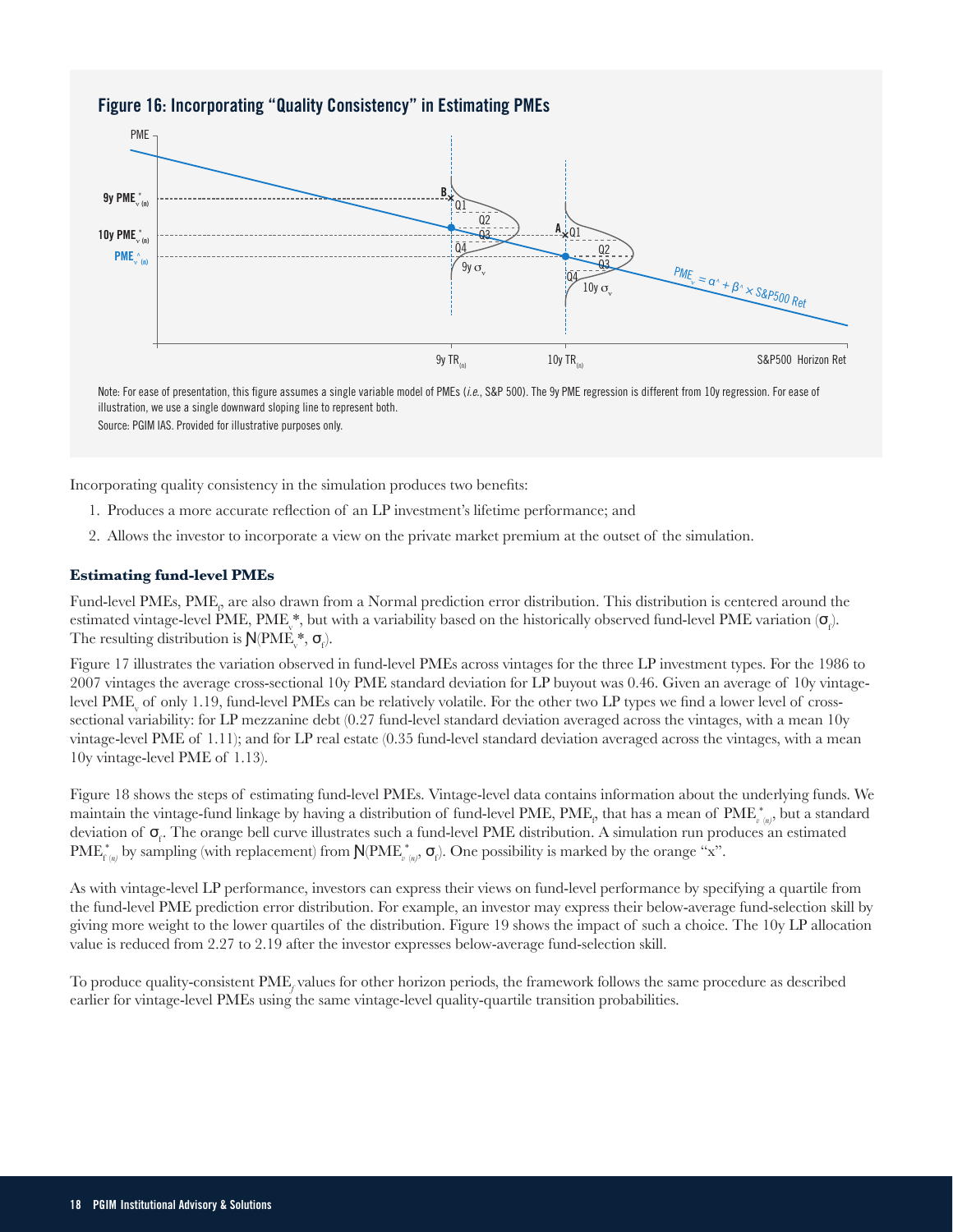# **Figure 17: Cross-Sectional Volatility of Fund-Level 10y PME***<sup>f</sup>*  **by Vintage Year**









**LP Real Estate**

Source: Burgiss, PGIM IAS. Provided for illustrative purposes only.

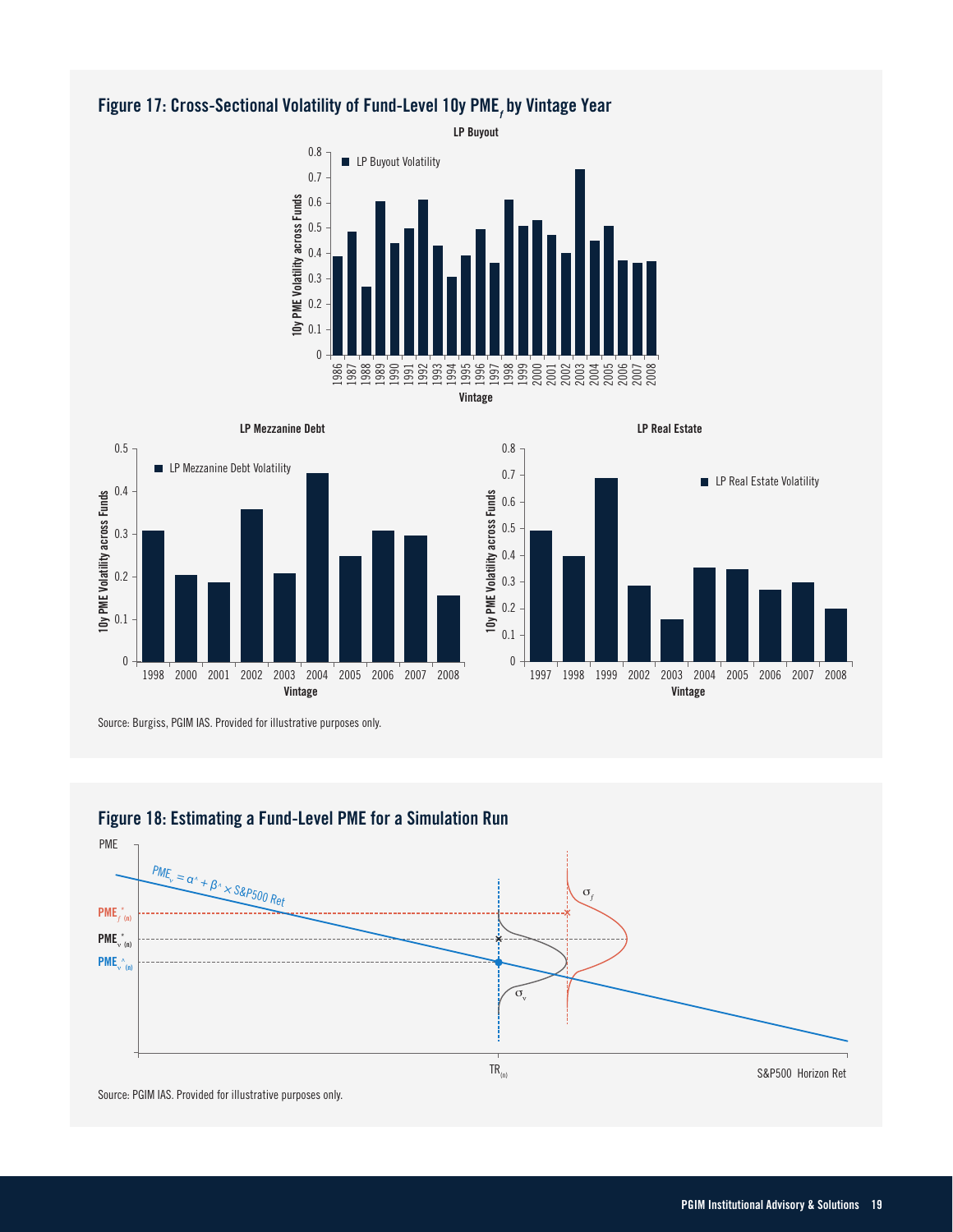

## **Figure 19: Impact of Investor's LP Fund-Selection Skill on 10y Horizon Value Distribution**

Note: The distributions represent 10y horizon values (of \$1 allocation to LP buyout investments) with 2y stub period. Assumed probabilities assigned to each of the four quartiles for below-average fund-selection skill are:  $Q1 = 10\%$ ,  $Q2 = 20\%$ ,  $Q3 = 50\%$ , and  $Q4 = 20\%$ .

#### **LP Allocation Value**

Having estimated an *LP investment* value we can now estimate the corresponding *LP allocation* value which incorporates the effect of undrawn amounts during the stub and call periods. The LP allocation value, rather than the LP investment value, directly reflects what the investor will likely experience at the time of making their asset allocation decision. The framework assumes that the undrawn capital is invested in the investor's public market portfolio (S&P 500 and 5-10y US IG, weights depending on the initial asset allocation). The LP allocation value is determined as follows:

est. LP allocation value  $=$  LP investment value

+ future value of the public portfolio from the "stub" and "ramp" periods

 $=$  PME<sub>f</sub><sup>\*</sup>  $\times$  future value of capital calls invested in an S&P 500 strategy + future value of the public portfolio from the "stub" and "ramp" periods (4)

Appendix A8 provides a detailed example of the LP allocation value calculation.

For LP buyout investments, Figure 20 depicts the difference between LP investment value and LP allocation value. Assuming no stub period, the increase from a 2.41 10y horizon value of LP buyout investment to a 2.59 10y horizon value of LP buyout allocation reflects, in this case, the added value from investing uncalled capital in the public portfolio. However, if there is a 2y delay of the first LP buyout investment capital call (*i.e*., stub = 2y), the 10y LP allocation horizon value falls to 2.33 from 2.59, driven by loss from shortening the effective investment period of the LP buyout investment from 10y to 8y, which is partially offset by performance gain from investing in the default public portfolio.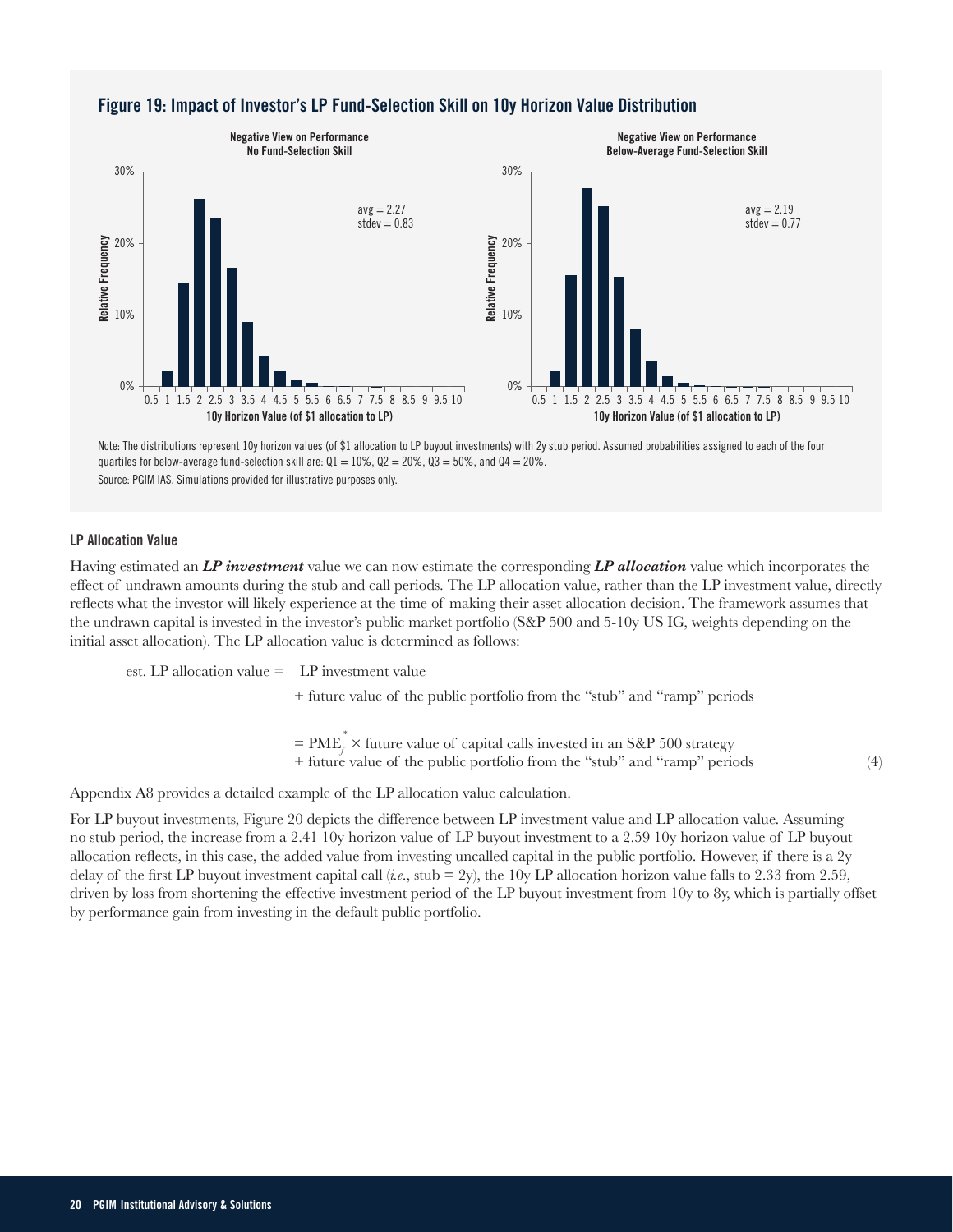#### **Figure 20: LP Buyout Investment Value** *vs.* **LP Buyout Allocation Value**

**LP Buyout Investment Value**





Note: This example assumes the uncalled capital is invested in a public market portfolio that is 50% S&P 500 and 50% 5-10y US IG bonds.

#### **Assessing the Portfolio's Liquidity Adequacy**

The estimates of public and private asset (LP allocation) values determine the horizon and interim portfolio values which allow us to assess the portfolio's capability to meet an investor's liquidity requirement.

For each portfolio there are 5,000 simulations runs, in effect producing 5,000 120-month series of interim monthly portfolio values. In a given month, if the portfolio cannot meet the cash obligation after transaction costs, then that simulation run stops and is labeled a **"failure"**. <sup>19</sup> If across the 5,000 simulation runs the percentage of "failures" is greater than or equal to one minus the investor's confidence level, then that potential asset allocation mix is considered **"infeasible"**. For example, if the investor specifies a 90% confidence level, then for at least 90% of the 5,000 simulation runs (*i.e*., ≥ 4,500) a "feasible" asset allocation must always meet the cash flow obligations over the entire horizon.

For each feasible asset allocation, we calculate the expected horizon allocation value using the average horizon value across all successful simulation runs.

So far, we have assumed a deterministic cashflow obligation schedule. However, cash flow schedules can be subject to uncertainty due to factors such as changing inflation rates, variations in retirement age, and mortality risk.<sup>20</sup> If this cash flow uncertainty can be modeled by the framework's state variables, then this uncertainty can be incorporated in the optimal asset allocation solution.

<sup>19</sup> A selling priority rule is proposed based on the illiquidity of different assets. Briefly, low transaction cost assets are sold first. In addition, private assets cannot be sold in the first several years of fund initiation in a good economy environment. See Appendix A2 for details.

<sup>20</sup> IAS's upcoming paper on "Asset Allocation for 'End-State' Portfolios" illustrates asset allocation for "end-state" portfolios incorporating uncertainty in cash liabilities due to mortality risk.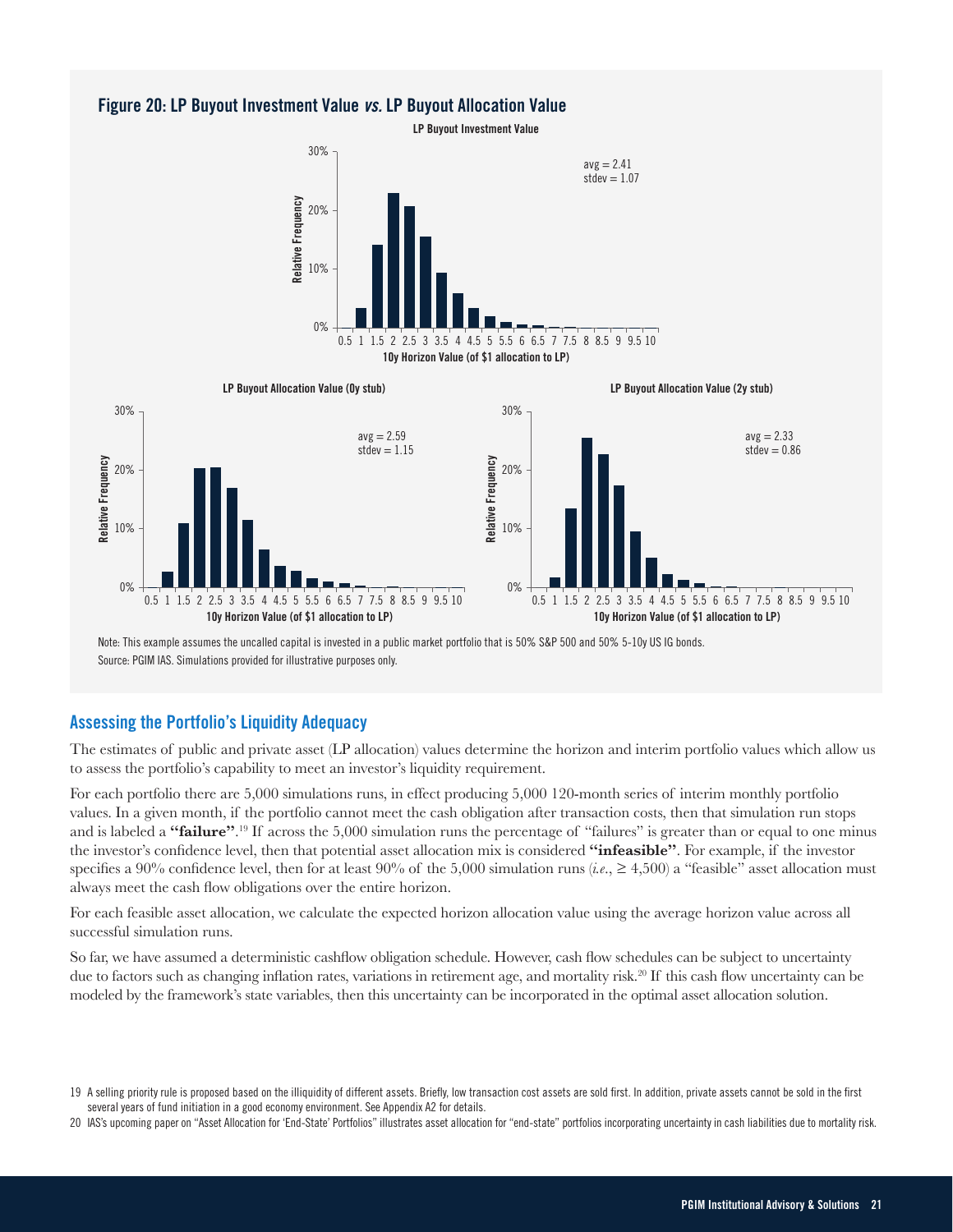## **Determining the Optimal Asset Allocation**

The asset allocation framework examines a full breadth of possible asset allocations with 5% weight increments in each asset. The previously described process to determine the feasibility of an asset allocation solution is conducted for each of these possible asset allocations.

The optimal allocation solution corresponds to the portfolio that has the highest expected horizon value among all feasible solutions. However, due to the inherent randomness of simulations, one single simulation might identify an asset allocation as a feasible solution whereas another simulation might not depending on whether the number of failures is above or below the confidence level cut-off value. Consider two simulations of 5,000 runs and a confidence level of 90%. A given asset allocation can have 499 failures in one simulation and 501 in the other. In the second case the allocation is infeasible.

To alleviate the issue of optimal candidate portfolios bouncing in-and-out of the feasible solution set, we allow for some wiggle room and expand the set of feasible solutions to include those just below the specified confidence level. We then identify the optimal allocation as the average of the ten allocations with the highest horizon value. Choosing ten allocations allows for an even distribution of allocations above and below the specified liquidity level without foregoing convergence or missing out on reasonable allocations close to being feasible.

As an example, Figure 21 shows the ten potential allocation solutions that have the highest horizon values among all feasible solutions with a realized percentage of successful simulation runs starting at, in this case, 0.20% below the specified 95% confidence level. The average allocation across these ten portfolios is the optimal asset allocation solution presented in Figure 4 in the Case Study.

Notice that for each potential allocation  $(10,626$  in total  $-5\%$  weight increments for each of the five assets) we need to determine the liquidity adequacy for every simulation run (5,000 in total). This implies a total of 53m simulation runs to identify the optimal allocation result — a large computational burden. If we were to permit a  $2.5\%$  weight increment in each asset, the number of potential allocations that must be examined increases to 135,751, implying approximately 680m simulation runs. Therefore, we adopted a hyper-scale cloud computing platform that significantly improves our modeling efficiency.



## **Figure 21: Ten Candidate Portfolios with the Highest Horizon Values at 95% Specified Confidence Level**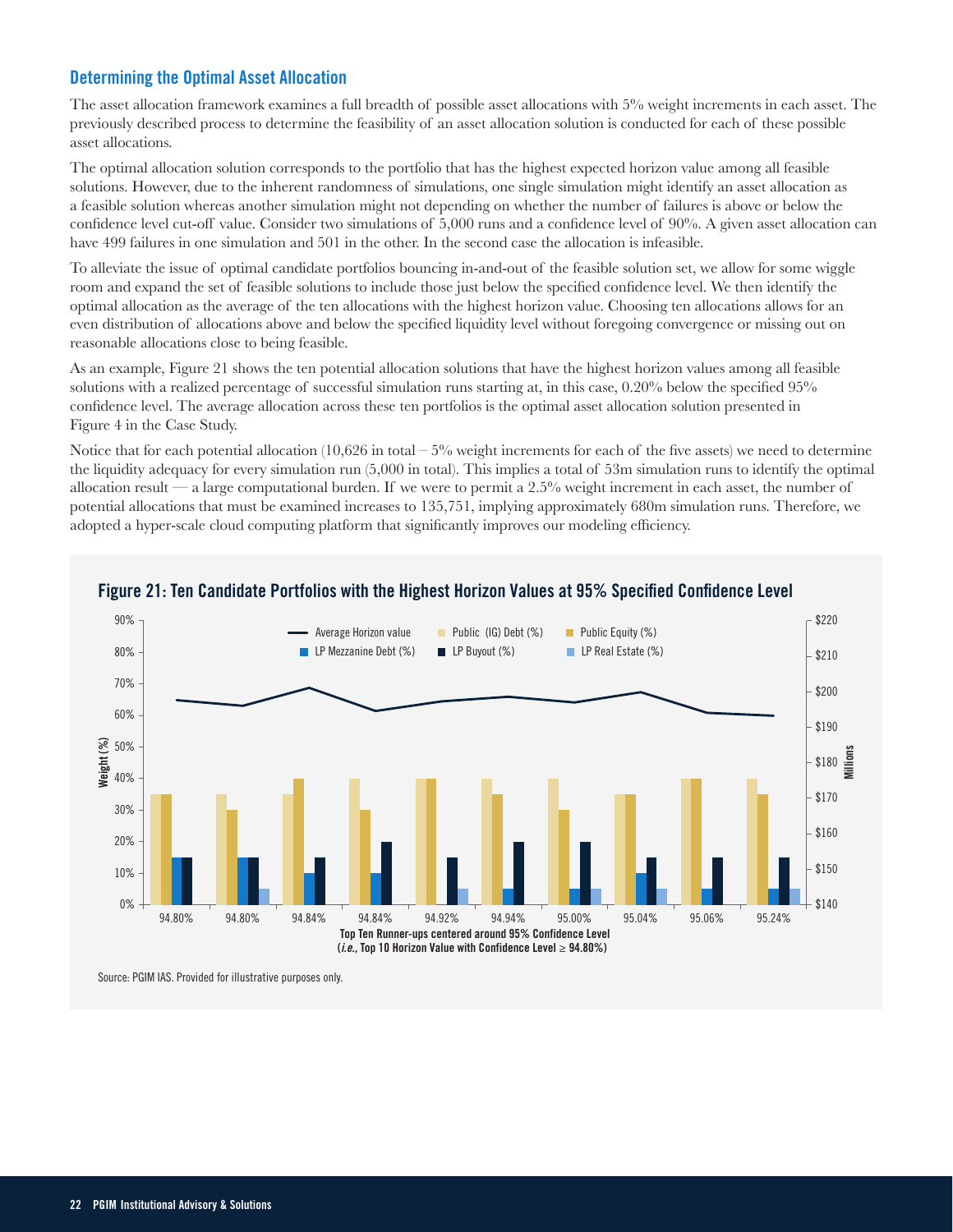## **Summary**

Private assets may provide a diversification benefit and a potential "private market premium" over public assets. However, investors have a concern whether an allocation to less-liquid private assets may render their portfolio unable to satisfy future cash liabilities as needed.

When making the asset allocation decision, an investor must balance the desire to attain higher returns against the need to meet obligations. In the context of an investment universe containing assets with widely varying liquidation characteristics, we argue that portfolio "liquidity" for an investor means the degree of confidence the investor has in meeting cash flow obligations across different economic scenarios. We propose an asset allocation framework that captures the investor's thought framework – "Maximize horizon portfolio value provided I am sufficiently confident of meeting my cash flow obligations".

We propose a simulation-based asset allocation framework that incorporates the performance of common private assets (limited partnerships, or LPs). We also recognize some unique characteristics of LP investments: possible delays for the first capital call; intermittent capital calls thereafter; higher and lumpier transaction costs relative to public assets. In addition, we allow investors to provide their views on LP performance and fund-selection skills.

The framework helps investors determine their optimal allocation across both private and public assets, and the sensitivity of the optimal allocation to changes in assumptions about the risk and return characteristics of both private and public assets (*e.g*., performance views and transaction costs). The framework highlights that the asset allocation between private and public assets, as well as the asset allocation within the private and public portfolios themselves, are all interrelated. The framework is flexible and can accommodate unique investment objectives and constraints corresponding to different types of investors and situations.

Importantly, the framework allows investors to measure the cost of liquidity – "what is the cost of making my portfolio more liquid?". Increasing a portfolio's liquidity – or, increasing the confidence of meeting all cash flow obligations – typically implies that the portfolio must become less risky and have a lower allocation to private assets. Investors may find that a high liquidity requirement can be particularly expensive in terms of the expected portfolio performance. By quantifying the cost of liquidity, some investors may conclude that their portfolios may be too liquid.

## **Acknowledgement**

*We wish to thank Thomas Barton, Dr. Taimur Hyat, Cameron Lochhead and Michael Samaha for their valuable contributions to this project.*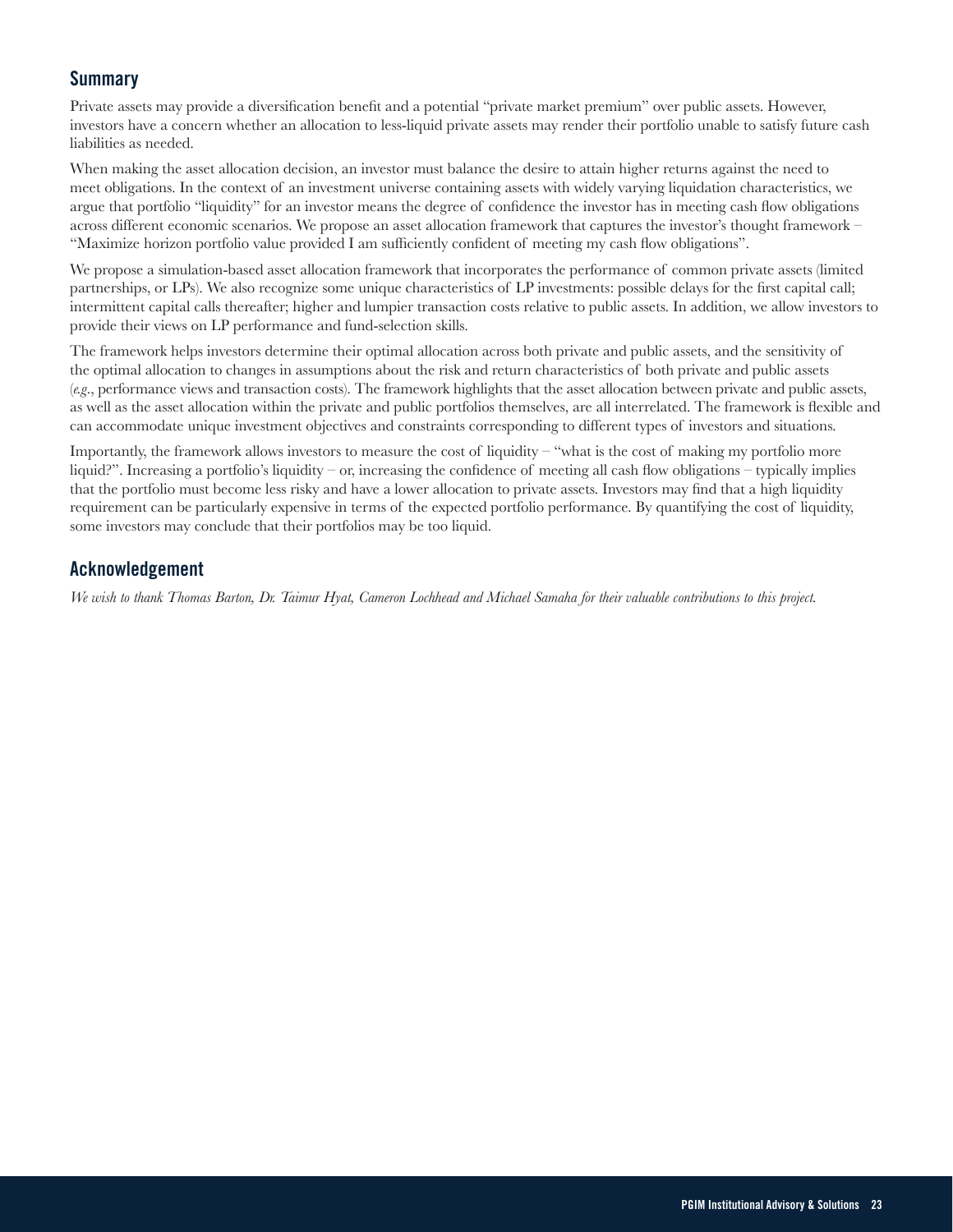## **Appendix**

## **A1. LP Investment Definitions21**

**LP buyout funds:** This is a broad private equity fund LP investment. These funds include "equity investments in mature companies that result in a change of control. These are typically larger transactions that use leverage. Relatively narrower range of returns can be expected."

**LP mezzanine funds:** This is a private mezzanine debt fund LP investment. These funds include "debt investments which are subordinate to other debt in the capital structure and are backed by little to no collateral. Securities are generally term loans and notes; may contain warrants/conversion rights."<sup>22</sup>

**LP real estate funds:** This is an equity, "value added" real estate investment. These funds include "investments in properties that require moderate to significant capital expenditures for renovations and/or the solving of various operational, management or capital constraint issues. Occupancy rates are expected to be moderate to high. Return is expected to be driven primarily by appreciation."

## **A2. Asset Liquidation Selling Rule**

With the recognition of the lumpiness and higher transaction costs of private assets relative to public assets, and the acknowledgement that private assets' main function in the asset allocation framework is not as a source of ready cash, we specify the following "selling rule" to guide the simulation on which of the five assets to sell, and in which order, to generate cash:

- a. First, use any contributions and income. If insufficient, then
- b. Sell liquid public assets, *pro rata.* If insufficient, then
- c. Sell LP allocations, *pro rata*. If it is the first occurrence to liquidate private assets, 50% of LP allocations is sold, *pro rata,* and the proceeds after transaction costs are reinvested *pro rata* in the public portfolio. If it is the second occurrence of the need to sell private assets, all remaining LP allocations are sold, and the proceeds after transaction costs are reinvested *pro rata* in the public portfolio. This selling rule tries to capture that LP investors are reluctant to sell and exit private investments due to reputational effects and getting shut out of future private investment opportunities. In addition, we impose a lock-up period of two years from the outset, assuming it is a good economy period. If the LP allocation value is insufficient, or if liquidation of the LP allocation must occur during the lock-up period, then
- d. Declare that the particular simulation run has "failed" to meet the investor's liquidity requirement.

The framework can accommodate other selling rules.<sup>23</sup>

<sup>21</sup> Descriptions of the three LP asset classes are from Burgiss: *Private Capital Classification System*, page 3, 2017. For this study, we rely on Burgiss for LP investment performance data.

<sup>22</sup> These debt LP investments are not "direct lending/middle market" debt LP investments.

<sup>23</sup> Alternative LP selling rules are possible, for example, selling lower transaction cost LP investment first, etc. However, the selling rule used in the Case Study tries to maintain asset allocation weights within both the public and private portfolios.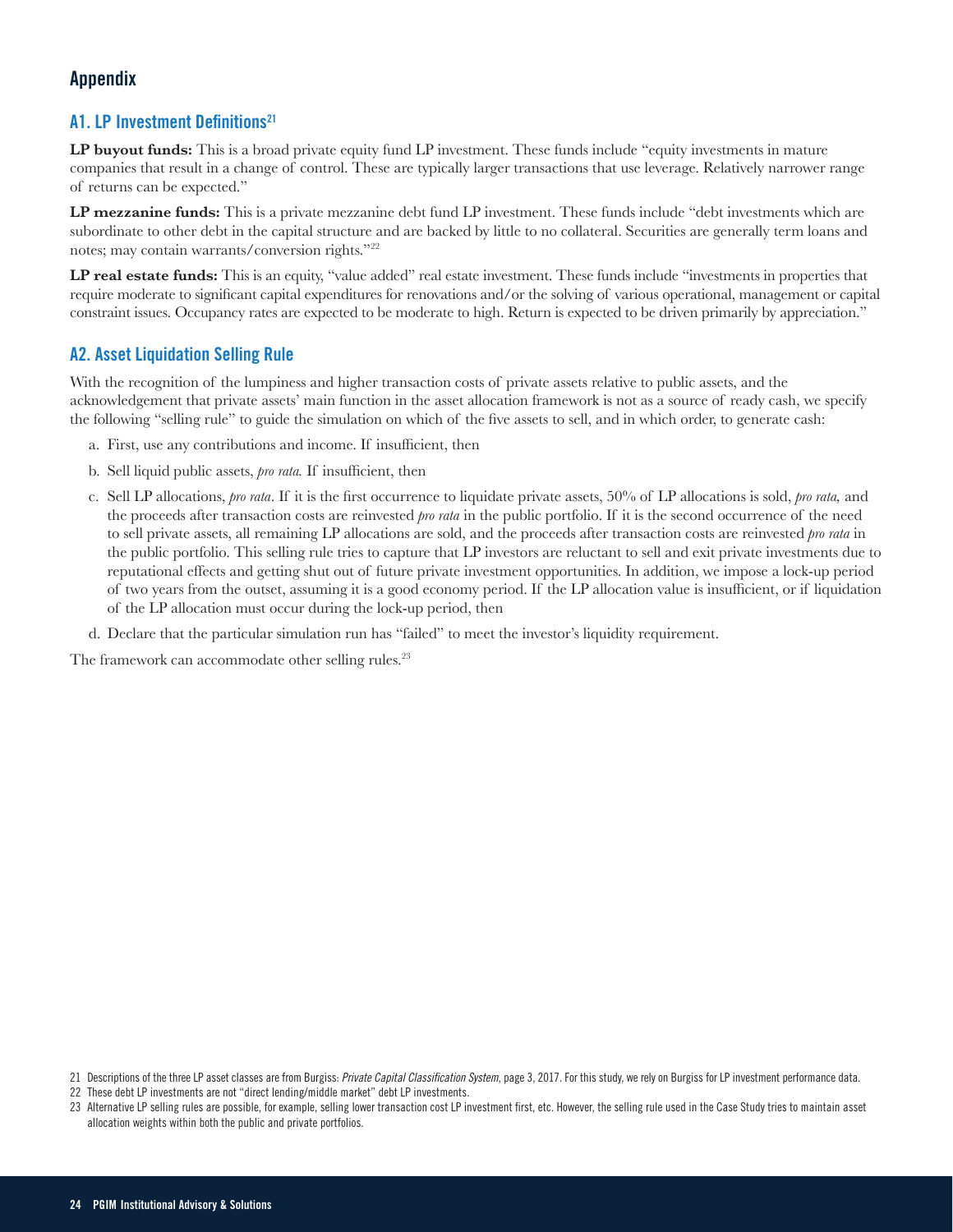# **Figure A1: Summary of Asset Allocation Case Study Input Assumptions**

| <b>Public Assets - Investor Inputs</b> |                                            |                                  |  |  |  |  |  |  |  |
|----------------------------------------|--------------------------------------------|----------------------------------|--|--|--|--|--|--|--|
|                                        | Liquid Low-Risk (5-10y IG Corporate Index) | Liquid High-Risk (S&P 500 Index) |  |  |  |  |  |  |  |
|                                        |                                            | <b>Return Statistics</b>         |  |  |  |  |  |  |  |
| Annualized Expected Return             | 3.60%                                      | 8.00%                            |  |  |  |  |  |  |  |
| <b>Annualized Standard Deviation</b>   | 5.30%                                      | 14.10%                           |  |  |  |  |  |  |  |
|                                        | <b>Correlation</b>                         |                                  |  |  |  |  |  |  |  |
| Liquid Low-Risk                        |                                            | -                                |  |  |  |  |  |  |  |
| Liquid High-Risk                       | 0.27                                       |                                  |  |  |  |  |  |  |  |

| <b>Private Assets - Investor Inputs</b> |                             |                                                         |                         |  |  |  |  |
|-----------------------------------------|-----------------------------|---------------------------------------------------------|-------------------------|--|--|--|--|
|                                         |                             | <b>LP Investment Type</b>                               |                         |  |  |  |  |
|                                         | <b>LP Buyout</b>            | <b>LP Mezz. Debt</b>                                    | <b>LP Real Estate</b>   |  |  |  |  |
| Allow? (YES/NO)                         | <b>YES</b>                  | <b>YES</b>                                              | <b>YES</b>              |  |  |  |  |
| Income (%/y)                            |                             | 6%                                                      | 4%                      |  |  |  |  |
|                                         | <b>LP Transaction Costs</b> |                                                         |                         |  |  |  |  |
| "Good" Economy                          | 5%                          | 5%                                                      | 5%                      |  |  |  |  |
| "Bad" Economy                           | 30%                         | 15%                                                     | 9%                      |  |  |  |  |
|                                         |                             | <b>LP Capital Call Assumptions</b>                      |                         |  |  |  |  |
| Stub Period (years)                     | $\overline{2}$              | 0                                                       | $\mathbf{1}$            |  |  |  |  |
| % Never Called                          | 0%                          | $0\%$                                                   | $0\%$                   |  |  |  |  |
| Default Investment                      | Public assets portfolio     | Public assets portfolio                                 | Public assets portfolio |  |  |  |  |
|                                         |                             | <b>Investor Views on Expected Future LP Performance</b> |                         |  |  |  |  |
| Quartile 1 (Q1 - highest)               | 25%                         | 25%                                                     | 25%                     |  |  |  |  |
| Q <sub>2</sub>                          | 25%                         | 25%                                                     | 25%                     |  |  |  |  |
| Q3                                      | 25%                         | 25%                                                     | 25%                     |  |  |  |  |
| Quartile 4 (Q4 - lowest)                | 25%                         | 25%                                                     | 25%                     |  |  |  |  |
|                                         |                             | <b>Investor Fund-Selection Skill</b>                    |                         |  |  |  |  |
| Quartile $1$ (Q1 - highest)             | 25%                         | 25%                                                     | 25%                     |  |  |  |  |
| Q <sub>2</sub>                          | 25%                         | 25%                                                     | 25%                     |  |  |  |  |
| Q <sub>3</sub>                          | 25%                         | 25%                                                     | 25%                     |  |  |  |  |
| Quartile 4 (Q4 - lowest)                | 25%                         | 25%                                                     | 25%                     |  |  |  |  |
|                                         |                             | <b>LP Diversification Parameters</b>                    |                         |  |  |  |  |
| Number of LP Funds                      | $\overline{5}$              | 5                                                       | 5                       |  |  |  |  |
| Number of LP Vintage Years              | 1                           | $\mathbf{1}$                                            | $\mathbf{1}$            |  |  |  |  |

Note: Provided for illustrative purposes only.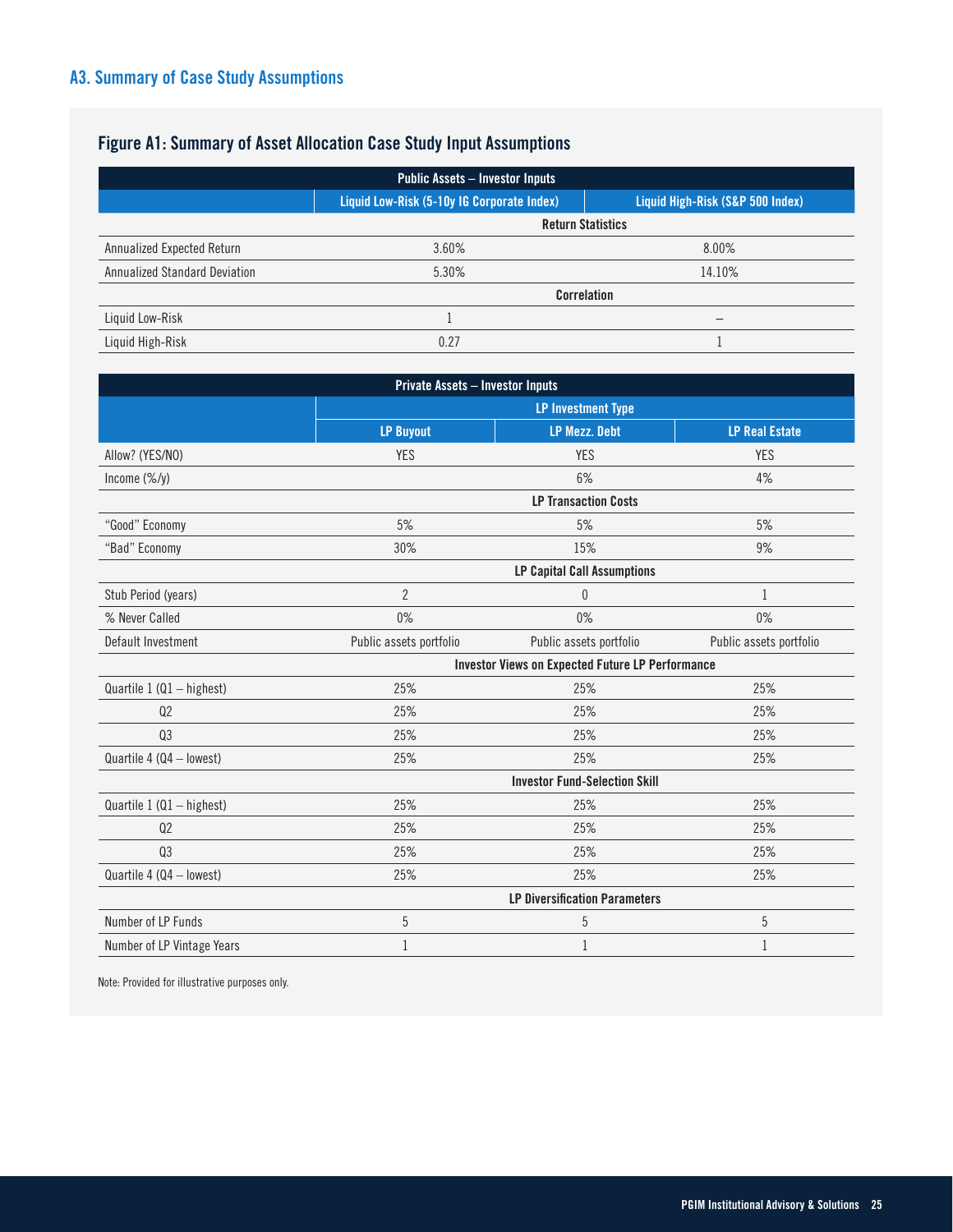#### **A4. PME (Public Market Equivalent)**

The performance metric to derive private LP investment values is the private market equivalent (PME) ratio. The PME measures the relative performance of a private market investment to that of a public market index. LP investments are characterized by cash outflows and cash inflows which are not under the investor's control. The cash outflows are the contributions made by an investor to the LP fund over a number of years as the GP makes capital calls. The cash inflows are the distributions back to the investor as the GP liquidates fund holdings and distributes the proceeds.

Instead of investing in the private LP fund an investor could decide to invest the contributions in the public market (*i.e*., the benchmark) following the same exact capital call schedule. The PME is the ratio of what the investor earned from the private investment relative to what they would have earned in the public market. To allow for a suitable comparison, distributions from the fund are reinvested in the public market.

Presented as a formula, the time *T* PME is the reinvested value of all distributions brought forward to time *T* divided by the invested value of all calls also brought forward to time *T*:

$$
PME(T) = \frac{FV(Distributions)}{FV(Calls)}
$$
  
\n
$$
FV(Distributions) = \sum_{s}^{T} Distribution(s) \times (1 + TR_{bmk}(s, T))^{T-s}
$$
  
\n
$$
FV(Calls) = \sum_{t}^{T} Call(t) \times (1 + TR_{bmk}(t, T))^{T-t}
$$
\n(A1)

 $TR_{bmk}(s, T)$  is the annualized total return of the public benchmark portfolio from time s to time *T*.

Figure A2 shows the capital-weighted 10y PMEs for US LP buyout funds by vintage year from 1986 to 2008. The public market index used in the PME calculation is the S&P 500 Index. A PME greater than one implies that the investor would have been better off by contributing capital to the LP investment compared to investing in the public market. For example, a 10y PME value of 1.2 means that the investor would have made an additional 20%, including public reinvestment, at the end of the 10y investment horizon compared to a strategy of investing the contributions in the public benchmark. Over the 23y period the capital-weighted average PME is 1.17, indicating that LP buyout funds have, on average, outperformed the S&P 500 Index.

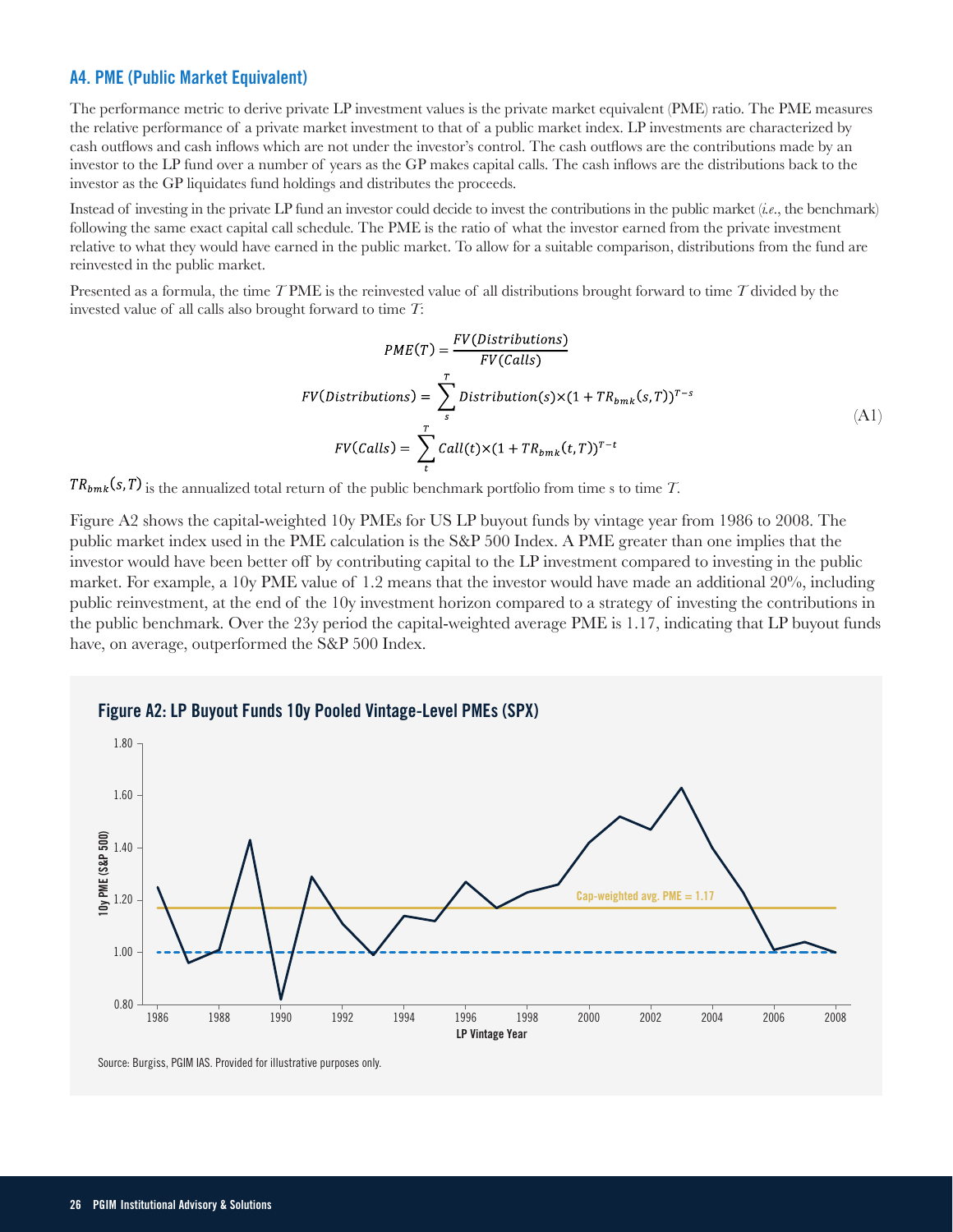## **A5. Call Schedule: Logistic Function Parameter Fitting**

| Dependent variable:        | Drawdown <sup>B/0</sup> coeff. | DrawdownMezz. coeff. | Drawdown <sup>RE</sup> coeff. |
|----------------------------|--------------------------------|----------------------|-------------------------------|
| $a_{\scriptscriptstyle 0}$ | 0.057                          | 0.107                | 0.118                         |
| $a_{i}$                    | 0.071                          | 0.053                | 0.233                         |
| a <sub>2</sub>             | 0.094                          | $-0.004$             | $-0.190$                      |
| $b_{\scriptscriptstyle 0}$ | 0.967                          | 0.806                | 1.176                         |
| b                          | $-0.278$                       | $-0.050$             | $-0.507$                      |
| b <sub>2</sub>             | $-0.235$                       | 0.169                | 1.167                         |
| # observations             | 528                            | 475                  | 410                           |
| Vintages                   | 1986-2017                      | 1986-2017            | 1987-2017                     |

#### **Figure A3: Logistic Function Parameter Estimates**

Source: Burgiss, PGIM IAS. Provided for illustrative purposes only.

## **A6. Estimating the PME – Public Market Relationship**

The initial PME estimate is built on a regression model where horizon (10y) pooled vintage-level PMEs are regressed on 10y annualized total returns of public equity (SPX) and public US High Yield debt (US HY). We do this separately for LP buyout (PME  $_0^{B/O}$ ), LP mezzanine debt (PME<sub>v</sub><sup>Mezz</sup>) and LP real estate (PME<sub>v</sub><sup>RE</sup>). For the latter two we find that the SPX alone provides a good fit.

$$
10y \ PME_{v}^{BO^{\wedge}} = \alpha(10y) + \beta_{SPX}(10y) \times TR_{SPX}(0,10y) + \beta_{HY}(10y) \times TR_{HY}(0,10y) + \varepsilon(10y)
$$
  
\n
$$
10y \ PME_{v}^{Mez} = \alpha(10y) + \beta_{SPX}(10y) \times TR_{SPX}(0,10y) + \varepsilon(10y)
$$
  
\n
$$
10y \ PME_{v}^{RE} = \alpha(10y) + \beta_{SPX}(10y) \times TR_{SPX}(0,10y) + \varepsilon(10y)
$$
  
\n
$$
TR_{SPX}(0,10y) = \left(\frac{SPX_{t=10}}{SPX_{t=0}}\right)^{\frac{1}{10}} - 1
$$
  
\n
$$
TR_{HY}(0,10y) = \left(\frac{HY_{t=10}}{HY_{t=0}}\right)^{\frac{1}{10}} - 1
$$

Figure A4 shows the regression results.

(A2)

## **Figure A4: 10y Pooled Vintage-Level PME Estimation Results**

| Dependent variable: | 10y PME $_{\nu}^{\text{B/O}}$ |         |                         | 10y PME Mezzanine | 10y PME <sup>RE</sup>      |        |
|---------------------|-------------------------------|---------|-------------------------|-------------------|----------------------------|--------|
|                     | coeff.                        | t-stat  | coeff.                  | t-stat            | coeff.                     | t-stat |
| constant            | 1.09                          | 9.78    | 1.34                    | 44.95             | 1.41                       | 6.39   |
| 10y TRSPX           | $-3.77$                       | $-6.22$ | $-3.31$                 | $-3.74$           | $-4.7$                     | $-1.9$ |
| 10y TRHY            | 5.5                           | 3.07    |                         |                   |                            |        |
| # observations      | 23                            |         | 10                      |                   | 11                         |        |
| $R^2$               | 53%                           |         | 42%                     |                   | 36%                        |        |
| SER                 | 0.16                          |         | 0.17                    |                   | 0.40                       |        |
| Vintages            | 1986-2008                     |         | 1998-2007; exclude 1999 |                   | 1997-2009; exclude 2000-01 |        |

Note: Newey-West standard errors. Several OLS independent variables combinations have been tried for the buyout, mezzanine and real estate regressions, including 10y S&P 500 Index Total Return only, 10y S&P Index Total Return and 10y US HY Total Return, and 10y S&P 500 Index Total Return and 10y US IG Total Return. Source: Burgiss, PGIM IAS. Provided for illustrative purposes only.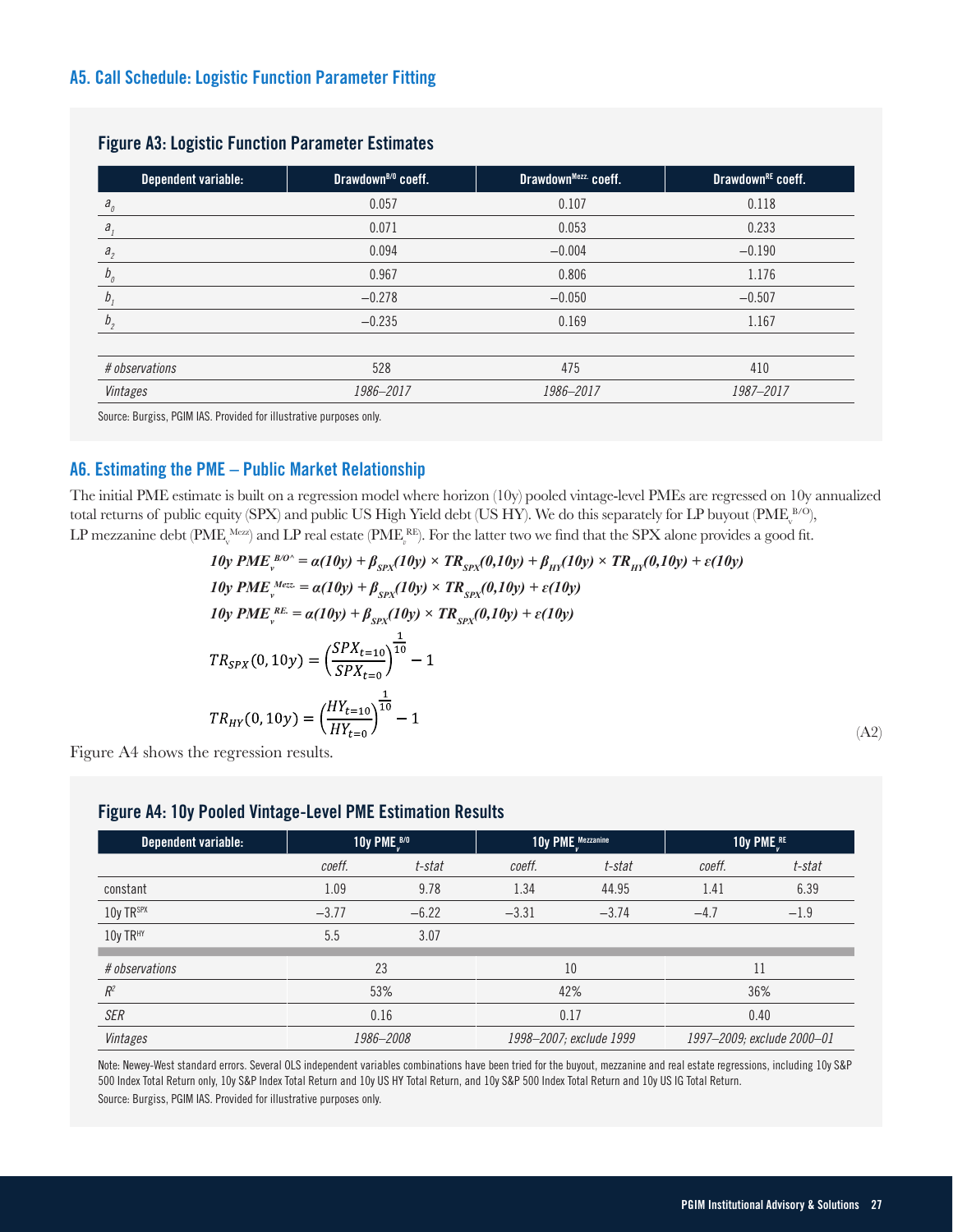## **A7. Calculating the LP Investment Value**

This example illustrates how the LP investment horizon value is calculated.

Required inputs are the total commitment amount, the capital call schedule, annual total return of the benchmark public asset and the estimated interim PMEs. Table A5 has our input assumptions and resulting LP investment values.

We consider a 10y investment horizon, \$100 of committed capital and the S&P 500 as the benchmark. Column *a* has a cumulative capital call schedule over the 10y horizon. Yearly contributions in column *b* are calculated based off of the call schedule and the total commitment amount. An example of the S&P 500 annual total return is provided in column *c*. In column *d* we have the interim PME values which are estimated solely from an empirical linear relationship using public equity (S&P 500) and public high yield debt (Bloomberg Barclays US HY Index) total returns. Sampling from a PME prediction error distribution (as described in Section "Estimating vintage-level PMEs") is skipped in this example. For the LP buyout interim PME at time *n* we have

$$
n_{year} PME_v^{B/O^*} = \alpha(n_{year}) + \beta_1(n_{year}) \times TR_{SPX}(0, n_{year}) + \beta_2(n_{year}) \times TR_{HY}(0, n_{year})
$$
\n(A3)

LP investment values are the product of PMEs and the benchmark asset value when invested in accordance to the LP call schedule. Mathematically, the interim benchmark asset values, assuming that the contributions/capital calls are invested in an S&P 500 strategy are:

> *Benchmark value<sub>i</sub>* = *(Benchmark value<sub>i-1</sub></sub> + Contribution<sub>i</sub>) × (1 + r<sub>i</sub>) Benchmark value*<sup> $0 = 0$ </sup> Contribution<sub>i</sub>: call amount at the beginning of year i (column b) *ri : Benchmark asset(S&P 500) annual return of year i (column c)* (A4)

Column *e* contains the interim and horizon value of capital calls invested in the benchmark asset. At the beginning of year 1, \$20 is called. If the \$20 is invested in the S&P 500, with an annual return of 10%, the end-of-year benchmark value will be  $$22 (= 20 + 0.1 \times 20)$ . At the beginning of year 2, another \$10 is called, the total \$32 will grow at a rate of 8% and become \$34.56 (=  $(22 + 10) \times (1 + 0.08)$ ). Repeating the calculations for each subsequent period yields a horizon value of \$180.8.

To get the LP investment value (column f), we multiply the benchmark value with the estimated PME.

|                | a                                 | b                                                                          | C                                                      | d                                 | e                                                                              | f<br>$(=\mathsf{d} \times \mathsf{e})$ | g                                                                         | h<br>$( = f + g)$                    |
|----------------|-----------------------------------|----------------------------------------------------------------------------|--------------------------------------------------------|-----------------------------------|--------------------------------------------------------------------------------|----------------------------------------|---------------------------------------------------------------------------|--------------------------------------|
| Year           | <b>Call schedule</b><br>(Assumed) | Yearly<br><b>Contribution</b><br>at the<br>beginning of<br>the year $(\$)$ | <b>S&amp;P 500</b><br>return<br>(simulated)<br>$(r_i)$ | <b>Interim PME</b><br>(estimated) | <b>Benchmark</b><br>Value $(\$ )<br>(assuming calls<br>invested in<br>S&P 500) | <b>LP</b> investment<br>value $(\$)$   | <b>Earnings on</b><br>investing<br>uncalled<br>capital in<br>S&P 500 (\$) | <b>LP</b> allocation<br>value $(\$)$ |
|                | 20%                               | 20                                                                         | 10%                                                    | 0.90                              | 22.0                                                                           | 19.8                                   | 88.0                                                                      | 107.8                                |
| $\overline{2}$ | 30%                               | 10                                                                         | 8%                                                     | 1.01                              | 34.6                                                                           | 34.9                                   | 84.2                                                                      | 119.1                                |
| 3              | 50%                               | 20                                                                         | 12%                                                    | 1.03                              | 61.1                                                                           | 62.9                                   | 71.9                                                                      | 134.9                                |
| 4              | 60%                               | 10                                                                         | 5%                                                     | 1.04                              | 74.7                                                                           | 77.3                                   | 65.0                                                                      | 142.3                                |
| $\overline{5}$ | 65%                               | 5                                                                          | 7%                                                     | 1.07                              | 85.2                                                                           | 91.2                                   | 64.2                                                                      | 155.5                                |
| 6              | 80%                               | 15                                                                         | 2%                                                     | 1.09                              | 102.2                                                                          | 111.4                                  | 50.2                                                                      | 161.7                                |
| $\overline{7}$ | 85%                               | 5                                                                          | 5%                                                     | 1.10                              | 112.6                                                                          | 123.9                                  | 47.5                                                                      | 171.4                                |
| 8              | 100%                              | 15                                                                         | 10%                                                    | 1.13                              | 140.4                                                                          | 158.6                                  | 35.7                                                                      | 194.4                                |
| 9              | 100%                              | 0                                                                          | 12%                                                    | 1.16                              | 157.2                                                                          | 182.4                                  | 40.0                                                                      | 222.4                                |
| 10             | 100%                              | 0                                                                          | 15%                                                    | 1.17                              | 180.8                                                                          | 211.5                                  | 46.0                                                                      | 257.6                                |

## **Figure A5: LP Investment Value Calculation Example**

Source: PGIM IAS. Example shown for illustrative purposes only.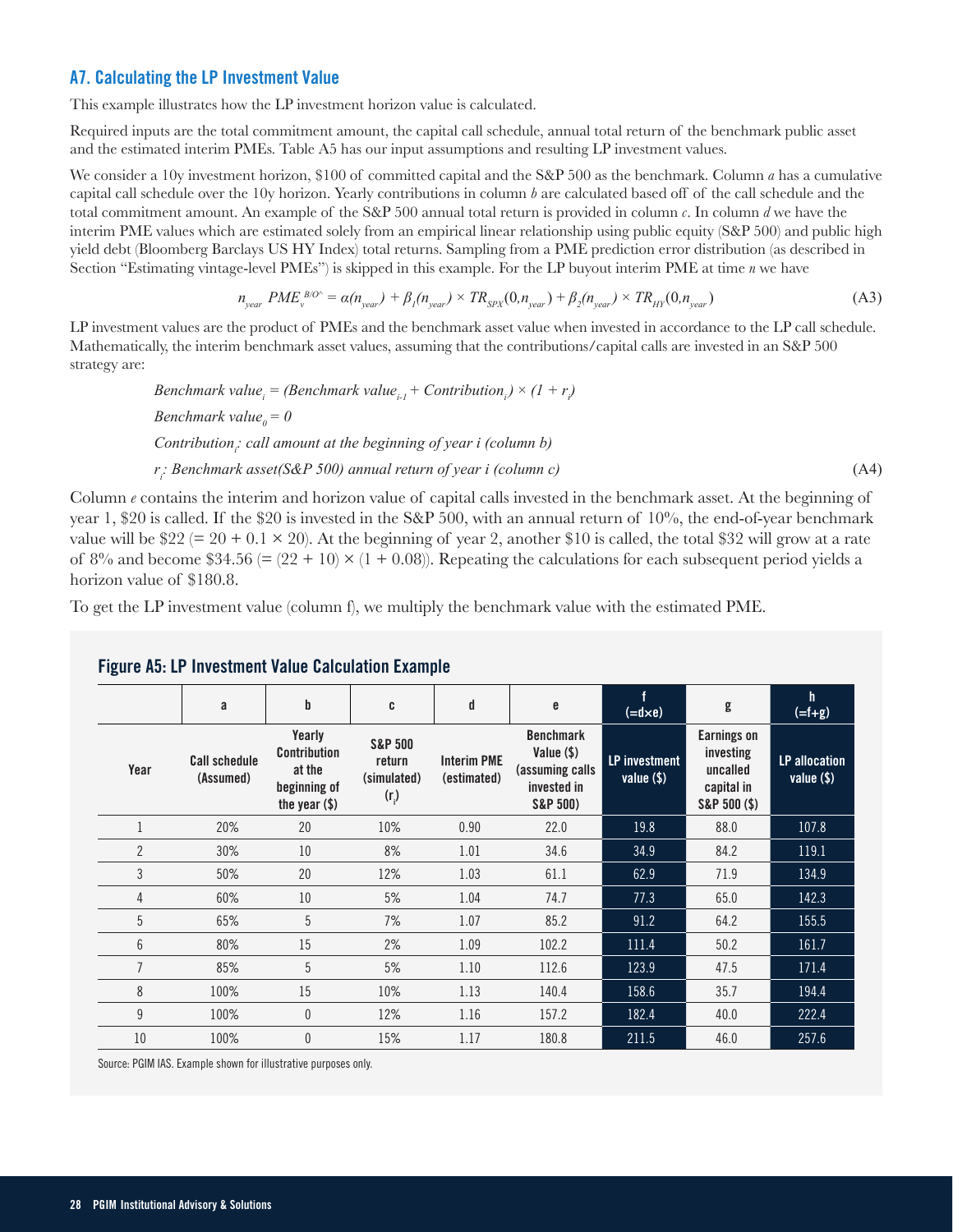#### **A8. Calculating the LP Allocation Value**

The LP allocation value incorporates the earnings of the uncalled capital amount. Column *h* of Table A5 shows the LP allocation as the sum of the LP investment value and the earnings of the uncalled amount (column g). For ease of illustration we have assumed that the uncalled capital is invested in the S&P 500. The invested value of the uncalled capital can be calculated as:

*Earnings of uncalled capital<sub>i</sub>* = *(Earnings of uncalled capital<sub>i-1</sub> – Contribution<sub>i</sub>) ×*  $(1 + r)$ *Earnings of uncalled capital0 = Initial total commitment* Contribution<sub>i</sub>: contribution amount at the beginning of year i (column b) *ri : Benchmark asset(S&P 500) annual return of year i (column c)* (A5)

In Figure A5, column *g* has the value of the invested uncalled capital at each time step. At the beginning of year 1, \$20 is called by the LP fund resulting in \$80 of uncalled capital. Investing the uncalled capital in the S&P 500 results in an end-of-year value of \$88 (=  $80 \times (1 + 10\%)$ ). At the beginning of year 2, another \$10 is called, leaving \$78 of uncalled capital which will grow a rate of  $8\%$  in year 2. Proceeding in this manner results in \$46 of earnings due to investing of yet-to-be-called capital. The LP horizon allocation value equals \$257.6, the sum of LP horizon investment value (\$211.5) and \$46 earnings from investing uncalled capital in the S&P 500.

#### **Additional IAS Publications**

- "Emerging Market Equity Benchmarks for Japanese Investors: Countries, Sectors or Styles?" *(October 2018)*
- "Forecasting Long-Term Equity Returns: A Comparison of Popular Methodologies" (September 2018)
- "How to Measure the Value of Adding a Cross-Sector Manager" *(September 2018)*
- "What Can the Markets Tell Us About Future Economic Growth?" *(September 2018)*
- "Anchor to Windward: Aligning Absolute Return Objectives" *(May 2018)*
- "When the Dust Flies... How Volatility Events Affect Asset Class Performance" *(April 2018)*
- "Asset Allocation with Illiquid Private Assets" *(February 2018)*
- "The Impact of Market Conditions on Active Equity Management" *(March 2017)*
- "Revisiting the Role of Alternatives in Asset Allocation" *(July 2016)*
- **Visit pgim.com/IAS to view**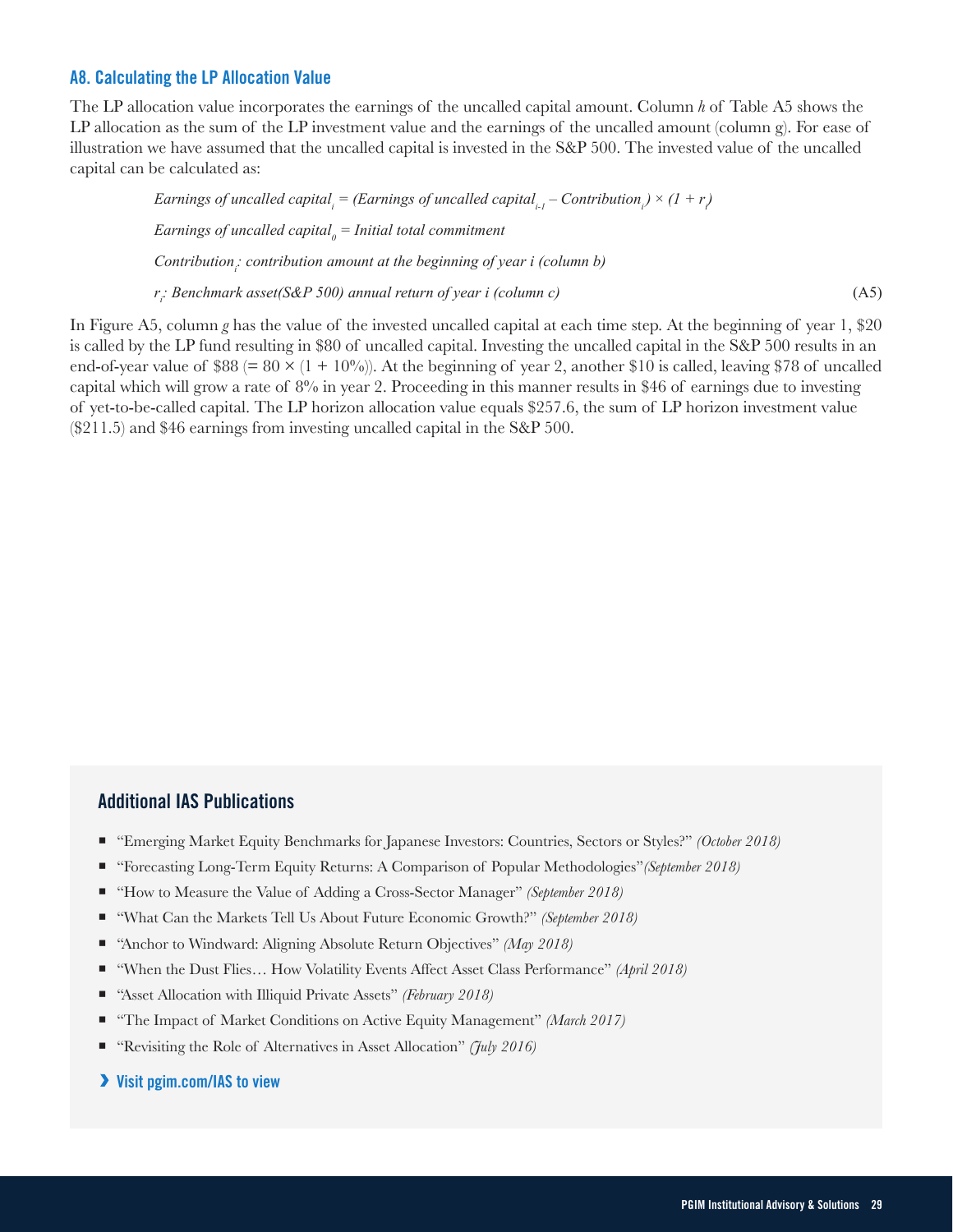## **Important Information**

Past performance is no guarantee or reliable indicator of future results. All investments involve risk, including the possible loss of capital. Equities may decline in value due to both real and perceived general market, economic and industry conditions. The performance of an index is not an exact representation of any particular investment, as you cannot invest directly in an index. Investments in bond funds are subject to interest rate, credit and inflation risk. Non-US investing involves additional risks including currency fluctuations and political uncertainty. Diversification does not ensure a profit or protect against a loss.

All charts contained herein were created as of the date of this presentation, unless otherwise noted. Performance results for certain charts and graphs may be limited by date ranges, as stated on the charts and graphs. Different time periods may produce different results. Charts are provided for illustrative purposes and are not an indication of past or future performance of any PGIM product. These materials may contain hypothetical and simulated examples, which are provided for illustrative purposes only. Simulated examples have certain inherent limitations and are generally prepared through the retroactive application of a model designed with the benefit of hindsight. There are frequently sharp differences between simulated results and actual results. PGIM routinely reviews, modifies, and adds risk factors to its proprietary models. There is no guarantee, and no representation is made, that an investor will achieve results similar to those shown.

These materials represent the views, opinions and recommendations of the author(s) regarding the economic conditions, asset classes, securities, issuers or financial instruments referenced herein, and are subject to change without notice. Certain information contained herein has been obtained from sources that PGIM believes to be reliable; however, PGIM cannot guarantee the accuracy of such information, assure its completeness, or warrant such information will not be changed. The information contained herein is current as of the date of issuance (or such earlier date as referenced herein) and is subject to change without notice. PGIM has no obligation to update any or all of such information; nor do we make any express or implied warranties or representations as to the completeness or accuracy or accept responsibility for errors. Any forecasts, estimates and certain information contained herein are based upon proprietary research and should not be considered as investment advice or a recommendation of any particular security, strategy or investment product. These materials are not intended as an offer or solicitation with respect to the purchase or sale of any security or other financial instrument or any investment management services and should not be used as the basis for any investment decision. No liability whatsoever is accepted for any loss (whether direct, indirect, or consequential) that may arise from any use of the information contained in or derived from this report. PGIM and its affiliates may make investment decisions that are inconsistent with the recommendations or views expressed herein, including for proprietary accounts of PGIM or its affiliates. These materials are for informational or educational purposes only. In providing these materials, PGIM is not acting as your fiduciary. The opinions and recommendations herein do not take into account individual client circumstances, objectives, or needs and are not intended as recommendations of particular securities, financial instruments or strategies to particular clients or prospects. No determination has been made regarding the suitability of any securities, financial instruments or strategies for particular clients or prospects. For any securities or financial instruments mentioned herein, the recipient(s) of this report must make its own independent decisions.

The information contained herein is provided by **PGIM, Inc.**, the principal asset management business of Prudential Financial, Inc. (PFI), and an investment adviser registered with the US Securities and Exchange Commission. PFI is not affiliated in any manner with Prudential plc, a company incorporated in the United Kingdom. In the United Kingdom and various European Economic Area ("EEA") jurisdictions, information is issued by **PGIM Limited** with registered office: Grand Buildings, 1-3 Strand, Trafalgar Square, London, WC2N 5HR. PGIM Limited is authorised and regulated by the Financial Conduct Authority of the United Kingdom (Firm Reference Number 193418) and duly passported in various jurisdictions in the EEA. These materials are issued by PGIM Limited to persons who are professional clients or eligible counterparties for the purposes of the Financial Conduct Authority's Conduct of Business Sourcebook. In certain countries in Asia, information is presented by PGIM (Singapore) Pte. Ltd., a Singapore investment manager registered with and licensed by the Monetary Authority of Singapore. In Japan, information is presented by **PGIM Japan Co. Ltd.**, registered investment adviser with the Japanese Financial Services Agency. In South Korea, information is presented by **PGIM, Inc.**, which is licensed to provide discretionary investment management services directly to South Korean investors. In Hong Kong, information is presented by representatives of PGIM (Hong Kong) Limited, a regulated entity with the Securities and Futures Commission in Hong Kong to professional investors as defined in Part 1 of Schedule 1 of the Securities and Futures Ordinance. In Australia, this information is presented by **PGIM (Australia) Pty Ltd**. ("PGIM Australia") for the general information of its "wholesale" customers (as defined in the Corporations Act 2001). PGIM Australia is a representative of PGIM Limited, which is exempt from the requirement to hold an Australian Financial Services License under the Australian Corporations Act 2001 in respect of financial services. PGIM Limited is exempt by virtue of its regulation by the Financial Conduct Authority (Reg: 193418) under the laws of the United Kingdom and the application of ASIC Class Order 03/1099. The laws of the United Kingdom differ from Australian laws. Pursuant to the international adviser registration exemption in National Instrument 31-103, PGIM, Inc. is informing you of that: (1) PGIM, Inc. is not registered in Canada and relies upon an exemption from the adviser registration requirement under National Instrument 31-103; (2) PGIM, Inc.'s jurisdiction of residence is New Jersey, U.S.A.; (3) there may be difficulty enforcing legal rights against PGIM, Inc. because it is resident outside of Canada and all or substantially all of its assets may be situated outside of Canada; and (4) the name and address of the agent for service of process of PGIM, Inc. in the applicable Provinces of Canada are as follows: in **Québec:** Borden Ladner Gervais LLP, 1000 de La Gauchetière Street West, Suite 900 Montréal, QC H3B 5H4; in **British Columbia:** Borden Ladner Gervais LLP, 1200 Waterfront Centre, 200 Burrard Street, Vancouver, BC V7X 1T2; in **Ontario:** Borden Ladner Gervais LLP, Scotia Plaza, 40 King Street West, Toronto, ON M5H 3Y4; in **Nova Scotia:** Cox & Palmer, Q.C., 1100 Purdy's Wharf Tower One, 1959 Upper Water Street, P.O. Box 2380 - Stn Central RPO, Halifax, NS B3J 3E5; in **Alberta:** Borden Ladner Gervais LLP, 1000 Canterra Tower, 400 Third Avenue S.W., Calgary, AB T2P 4H2.

IAS 0108-100